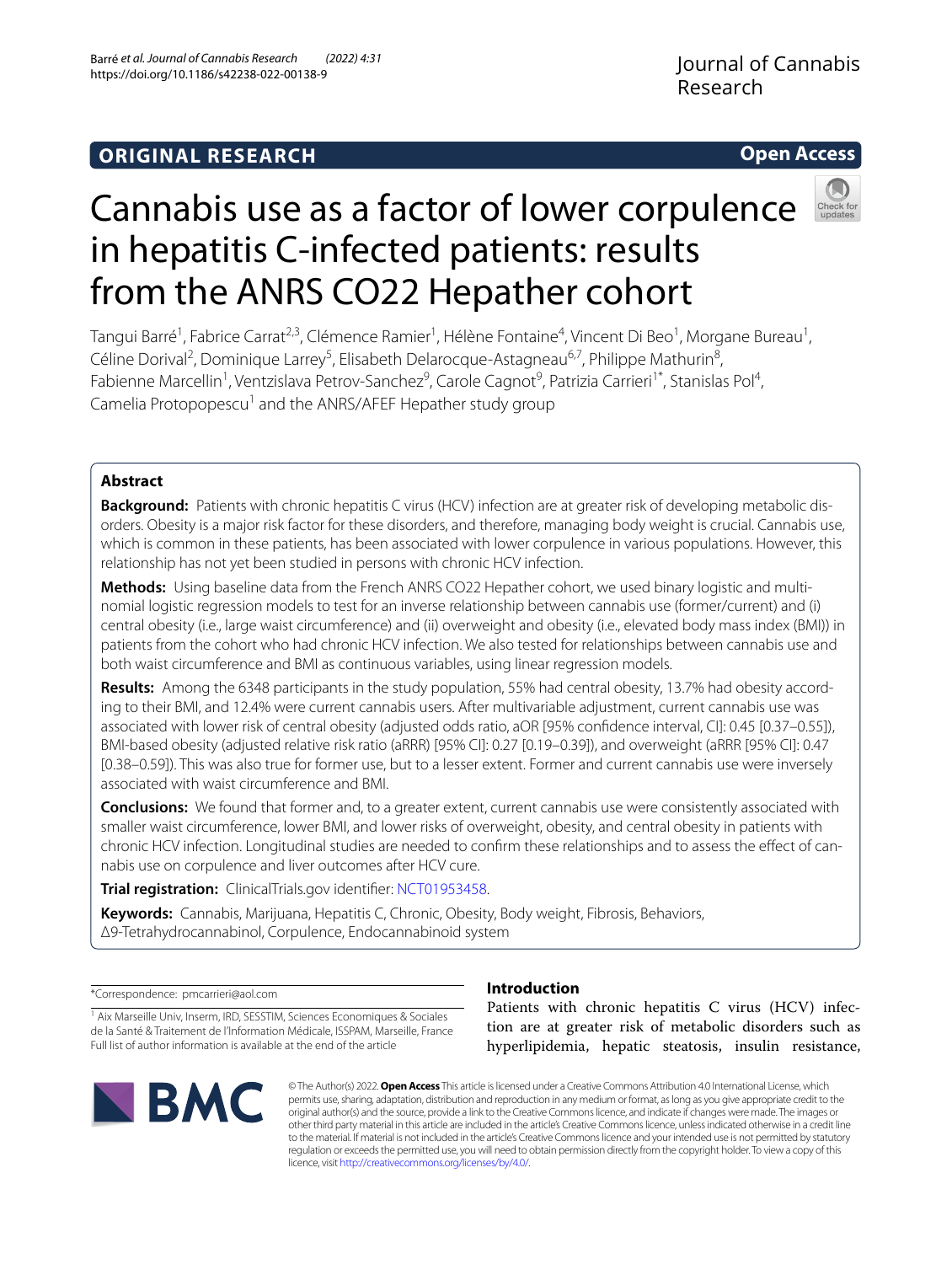metabolic syndrome, and diabetes mellitus (Chaudhari et al. [2021](#page-10-0)). Direct acting antivirals (DAA) can now cure HCV, leading to liver fbrosis regression, less liver necroinfammation, a lower risk of hepatic decompensation, amelioration of glycemic control, and lower liver-related and overall mortality (Kang et al. [2021;](#page-11-0) Roche et al. [2018](#page-11-1); Huang et al. [2021](#page-11-2); Cacciola et al. [2021\)](#page-10-1). However, for patients with diabetes and/or cirrhosis, the benefts in terms of glycemic control and the lower risks of hepatocellular carcinoma (HCC) and mortality are not as strong (Cacciola et al. [2021;](#page-10-1) Váncsa et al. [2021;](#page-11-3) Benham-mou et al. [2021\)](#page-10-2). Moreover, obesity and hepatic steatosis are risk factors for HCC development after HCV cure (Minami et al. [2021](#page-11-4); Ji et al. [2021\)](#page-11-5).

Therefore, for patients with chronic HCV infection, managing metabolic disorders is crucial, both before and after HCV cure. In this population, elevated body weight and/or obesity are associated with hepatic steatosis (Younossi et al. [2004\)](#page-11-6), insulin resistance (Delgado-Borrego et al. [2011\)](#page-10-3), and type 2 diabetes mellitus (Wang et al. [2007](#page-11-7)). Accordingly, body weight management would appear to be a strong lever to prevent the development of metabolic disorders.

Studies in the general population have shown that cannabis use is inversely associated with body weight, body mass index (BMI), and the risk of both obesity and weight gain (Meier et al. [2019;](#page-11-8) Alshaarawy and Anthony [2019](#page-10-4); Sidney [2016;](#page-11-9) Ngueta et al. [2015](#page-11-10); Clark et al. [2018](#page-10-5)). However, apart from data on oral cannabinoid-containing medications against interferon and ribavirininduced weight loss (Costiniuk et al. [2008](#page-10-6)), no data on the impact of real-life cannabis use on body weight in people with chronic HCV infection have been published. As HCV interacts with host lipid metabolism through several mechanisms (Serfaty [2017](#page-11-11)), and given that HCV infection is associated with higher levels of plasma endocannabinoids (Patsenker et al. [2015](#page-11-12)), the relationship between cannabis use and body weight may difer between patients with chronic HCV infection and the general population.

Using data from the French ANRS CO22 Hepather cohort, we aimed to identify clinical and socio-behavioral (including cannabis use) risk factors for obesity and overweight in people with chronic HCV-infection, a population where cannabis use prevalence is high (Barré et al. [2020](#page-10-7)).

## **Material and methods**

## **Design and participants**

ANRS CO22 Hepather is an ongoing French, national, multicenter, prospective cohort study of patients with chronic active or inactive HCV or HBV infection, which started in August 2012 (Pol et al. [2017](#page-11-13)). Eligible patients were invited to participate in the cohort during a medical visit in their hepatitis healthcare center. Thirty-two expert centers are involved throughout France. Sociodemographic, clinical, and biological data were collected at the enrolment visit. Patients are followed-up on a yearly

basis, and supplemental data are collected during visits related to particular events (e.g., HCV or HBV therapy initiation). Written informed consent was obtained from each cohort participant before enrolment. The Hepather protocol was written in accordance with the Declaration of Helsinki and French law for biomedical research. It was approved by the "Comité de Protection des Personnes (CPP) Ile de France 3" Ethics Committee (Paris, France) and the French Regulatory Authority (ANSM).

#### **Study population**

The present study population comprised patients with chronic HCV infection (defned as positive HCV-RNA and anti-HCV antibodies) at cohort enrolment. HCVcured patients were therefore not included. Cohort exclusion criteria were HIV co-infection, receiving HCV treatment, and having stopped HCV treatment for less than 3 months at enrolment. For the present study, we also excluded patients co-infected with hepatitis B, those with no data for cannabis use, and patients with unavailable data for either waist circumference or BMI.

### **Data collection**

At the cohort enrolment visit, patients completed a faceto-face interview with their physician based on a structured questionnaire. Anthropological measurements and urine and blood samples were also taken.

The questionnaire collected clinical and sociodemographic data including sex, age, country of birth, educational level, average monthly household income, employment status (employed or not), time since HCV diagnosis, HCV treatment status, lifetime and current cannabis use, tobacco use, current and past alcohol consumption (number of standard drinks per day), and current coffee consumption (number of cups per day). Body height, weight, and waist circumference were measured. Data derived from blood samples included platelet count  $(10<sup>9</sup>/L)$ , and aspartate aminotransferase (AST, IU/L) and alanine aminotransferase (ALT, IU/L) levels.

#### **Outcomes**

There were two study outcomes, assessed according to waist circumference and BMI. The first was "central" obesity, defined as having a waist circumference  $\geq 94$ cm for men (except for men born in Asia, and Central or South America, for whom the cut-off was set at 90 cm) and  $\geq 80$  cm for women (Grundy et al. [2005\)](#page-10-8). The second outcome was a three-category BMI-status variable.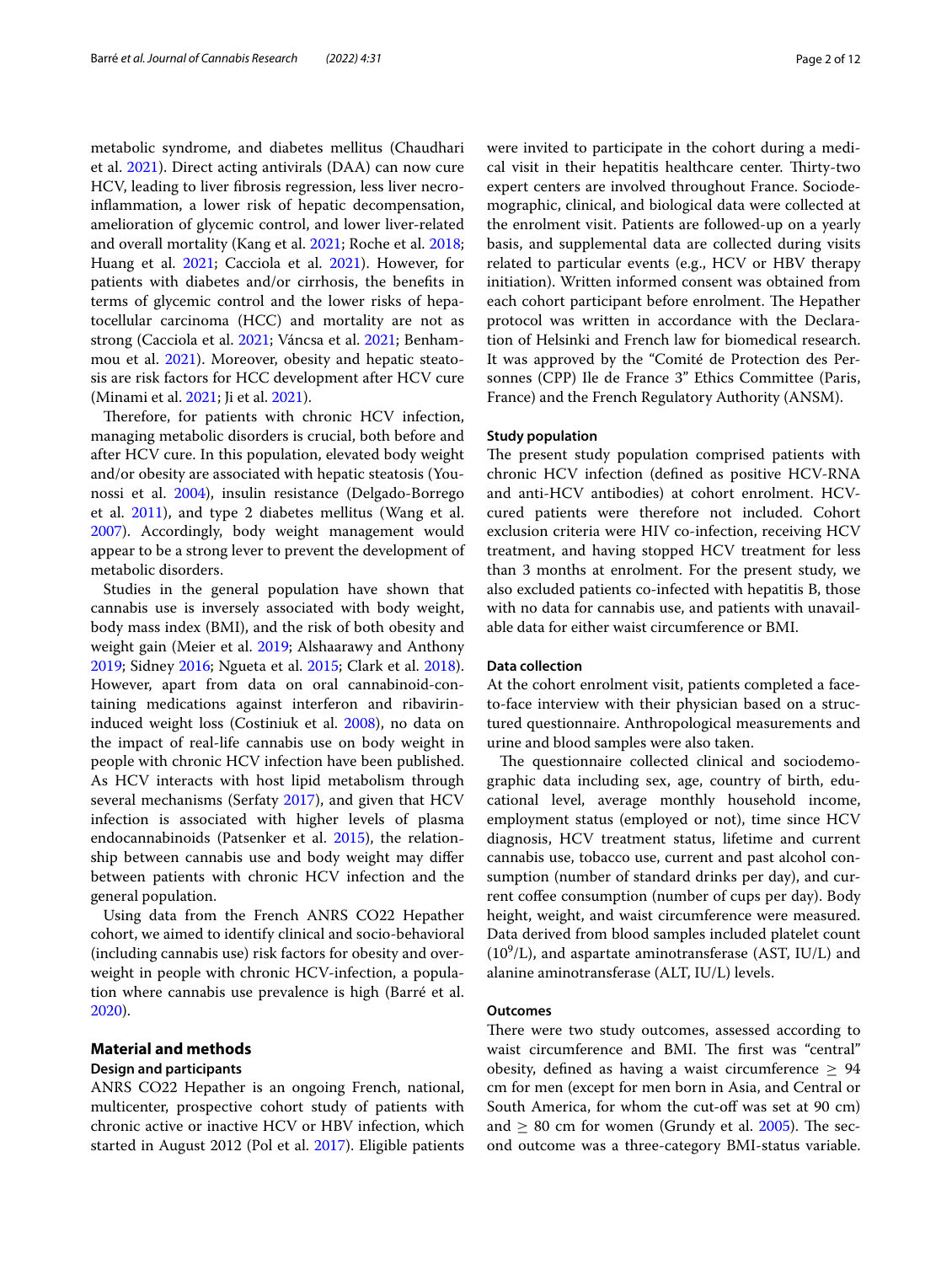Participants with obesity (defined as a BMI  $\geq 30 \text{ kg/m}^2$ ), and those with overweight (defned as a BMI between 25 and 30 kg/m<sup>2</sup>), were compared with participants without obesity or overweight (World Health Organization [2019\)](#page-11-14).

#### **Explanatory variables**

In terms of cannabis use, people who answered "yes" to the question concerning current use were classifed in the "current use" category. Among people who answered "no," those who reported "yes" to the subsequent lifetime cannabis use question were classifed in the "former use" category. Finally, people who answered "no" to both questions (current/lifetime use) were classifed into the "never" category. Similarly, tobacco use was divided into "current use," "former use," and "never." Coffee consumption was defned as none (0 cups per day), moderate (1–2 cups per day), or elevated ( $\geq$  3 cups per day). The 3 cups/day threshold was chosen based on previous results showing a potential protective effect of coffee consumption on liver stifness and mortality in patients likely to develop liver disease (Carrieri et al. [2018](#page-10-9); [2017a](#page-10-10); Protopopescu et al. [2018\)](#page-11-15). Alcohol consumption was classifed into the following three categories based on the threshold for unhealthy alcohol use (defned as > 2 and > 3 standard drinks per day for women and men, respectively, in accordance with the French National Authority for Health (Haute Autorité de Santé (French National Authority for Health) [2014\)](#page-10-11)): (i) abstinent with no history of unhealthy use, (ii) current moderate alcohol use (i.e*.*, non-abstinent and non-unhealthy use), and (iii) unhealthy alcohol use (past or current).

As self-reported ethnicity was not collected in the cohort, countries of birth were aggregated into groups as a proxy. France was taken as the reference. The four other groups were "Europe  $+$  North America  $+$  Latin America + Australia," "North Africa + Middle East," "Sub-Saharan Africa  $+$  the Caribbean," and "Asia." Living in poverty was defned as a standard of living lower than the 2015 French poverty threshold  $(1\ 015\epsilon)$  per month) (Institut National de la Statistique et des Etudes Economiques [2021](#page-11-16)). Standard of living was calculated as the disposable income divided by the number of consumption units in the household. Educational level was dichotomized into having an upper secondary school certifcate or not, and employment status as having a job or not.

Liver fbrosis was assessed using the FIB-4 index, a non-invasive marker of fbrosis calculated using age, AST level, ALT level, and platelet count with the following formula: age [years] \* AST [IU/L])/(platelet count [10<sup>9</sup>/L] \*  $(ALT [IU/L])^{1/2}$ . Advanced liver fibrosis was defined as an FIB-4 index >3.25 (Sterling et al. [2006](#page-11-17); Vallet-Pichard et al. [2007](#page-11-18)). History of HCV treatment was classifed into "never" (treatment naive), "interferon-based" (with or

without ribavirin), " $1<sup>st</sup>$  or  $2<sup>nd</sup>$  generation DAA" (i.e., telaprevir, ribavirine, asunaprevir, daclatasvir, boceprevir, ledispavir, simeprevir, sofosbuvir, dasabuvir, ombitasvir, paritaprevir, ritonavir, mericitabine, velpatasvir, grazoprevir, elbasvir, paritaprevir, glecaprevir, and pibrentasvir), and "other" (e.g., ribavirin alone).

#### **Statistical analyses**

Study sample characteristics were compared according to (i) central obesity status and (ii) the three-category BMI status variable (participants with obesity, those with overweight, and those without obesity or overweight). Characteristics of excluded patients because of missing data on cannabis use, waist circumference, or BMI were compared with those of included patients. The Chi-squared and Student's *t* tests were used in these comparisons for categorical and continuous variables, respectively.

Two separate analyses were performed to test the hypothesis that cannabis use is associated with lower corpulence. First, we estimated a binary logistic regression model with central obesity as the outcome. Second, we estimated a multinomial logistic regression model with the three-category BMI-status outcome (with "underweight or normal weight" as the reference). Associations were assessed by odds ratios (OR) for the logistic regression and by relative risk ratios (RRR) for the multinomial regression. Only variables with a liberal *p*-value < 0.20 in the univariable analyses were considered eligible for the multivariable models (Hosmer and Lemeshow [2000](#page-10-12)). Given the large number of explanatory variables and their potential multicollinearity, the fnal multivariable models were built using a backward stepwise selection procedure. This procedure removes one-by-one insignificant variables from the set of eligible variables based on the signifcance of their associations with the outcome. The likelihood ratio test ( $p$ < 0.05) was used to define the variables to keep in the fnal multivariable model. Subsequently, variables which were eligible for multivariable analyses but not retained in the fnal models (i.e., discarded during the backward stepwise procedure) were separately reintroduced in the latter to test for potential changes in terms of the level of signifcance of the associations and of changes in OR or RRR estimates, with a change-in-estimates threshold of 0.05 (Dunkler et al. [2014](#page-10-13)). Based on the same selection procedure and using linear regression models, we also tested whether cannabis use was associated with waist circumference and BMI as continuous variables.

To test for potential bias arising from the exclusion of participants with missing waist circumference measures, we performed a sensitivity analysis by including them in the analysis with the three-category BMI-status outcome, and compared the results with those of the main analysis.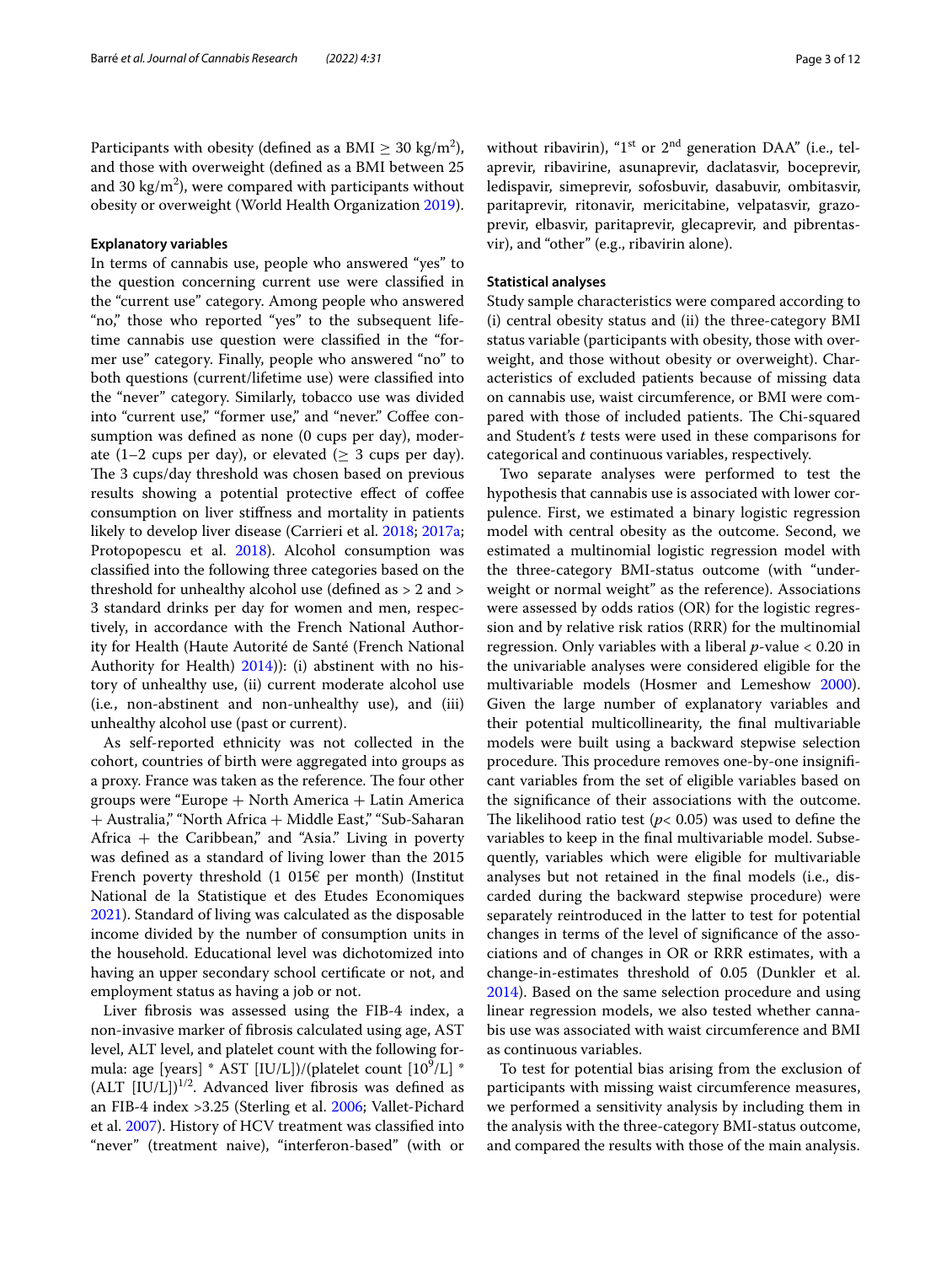All analyses were performed with Stata software version 16.1 for Windows (StataCorp LP, College Station, TX).

## **Results**

## **Study population characteristics**

The study population comprised 6348 participants (Fig. [1\)](#page-3-0) whose characteristics are presented in Table [1](#page-4-0). They were mainly male  $(53.8%)$ , with a median age of 56 years (interquartile range [50-64]). Fifty-fve percent had central obesity and 13.7% were obese according to their BMI. Thirteen percent had obesity according to both definitions. Current cannabis users represented 12.4% of the study population.

Excluded cohort patients difered from those included in the present study in terms of sex, place of birth, cannabis use (15.8% of excluded participants were current users), alcohol consumption, living in poverty, employment status, and time since HCV diagnosis (data not shown).

## **Factors associated with central obesity**

In the multivariable analysis, former (adjusted OR (aOR) [95% confdence interval (CI)]: 0.75 [0.64–0.88], *p*<0.001) and current (aOR [95% CI]: 0.45 [0.37–0.55], *p*<0.001) cannabis use were associated with a lower risk of central

obesity (Table [2](#page-6-0)). Other protective factors included male sex, younger age, current tobacco use, having an upper secondary school certifcate, and having a job. Conversely, risk factors included being born in "North Africa + Middle East" or in "Sub-Saharan Africa + the Caribbean," unhealthy alcohol use (past or current), living in poverty, having advanced liver fbrosis, and previous HCV treatment with interferon or  $1<sup>st</sup>$  or  $2<sup>nd</sup>$  generation DAA (Table [2\)](#page-6-0).

Former and current cannabis use were also associated with a lower waist circumference after multivariable adjustment (linear regression coefficient (coef.) [95% CI]: −2.00 [−3.01; −1.00], *p*<0.001, and −5.43 [−6.66; −4.20], *p*<0.001, respectively) (data not shown).

## **Factors associated with overweight and obesity as measured by BMI**

In the multivariable analysis, both former and current cannabis uses were associated with a lower risk of both overweight and obesity (Table [3](#page-7-0)). Specifcally, current cannabis use was associated with a 53% and 73% lower risk of overweight and obesity, respectively (*p*<0.001), *versus* no lifetime cannabis use. Former cannabis use was associated with a 22% and 42% lower risk of overweight and obesity (*p*=0.003 and *p*<0.001, respectively), *versus* no lifetime use.

<span id="page-3-0"></span>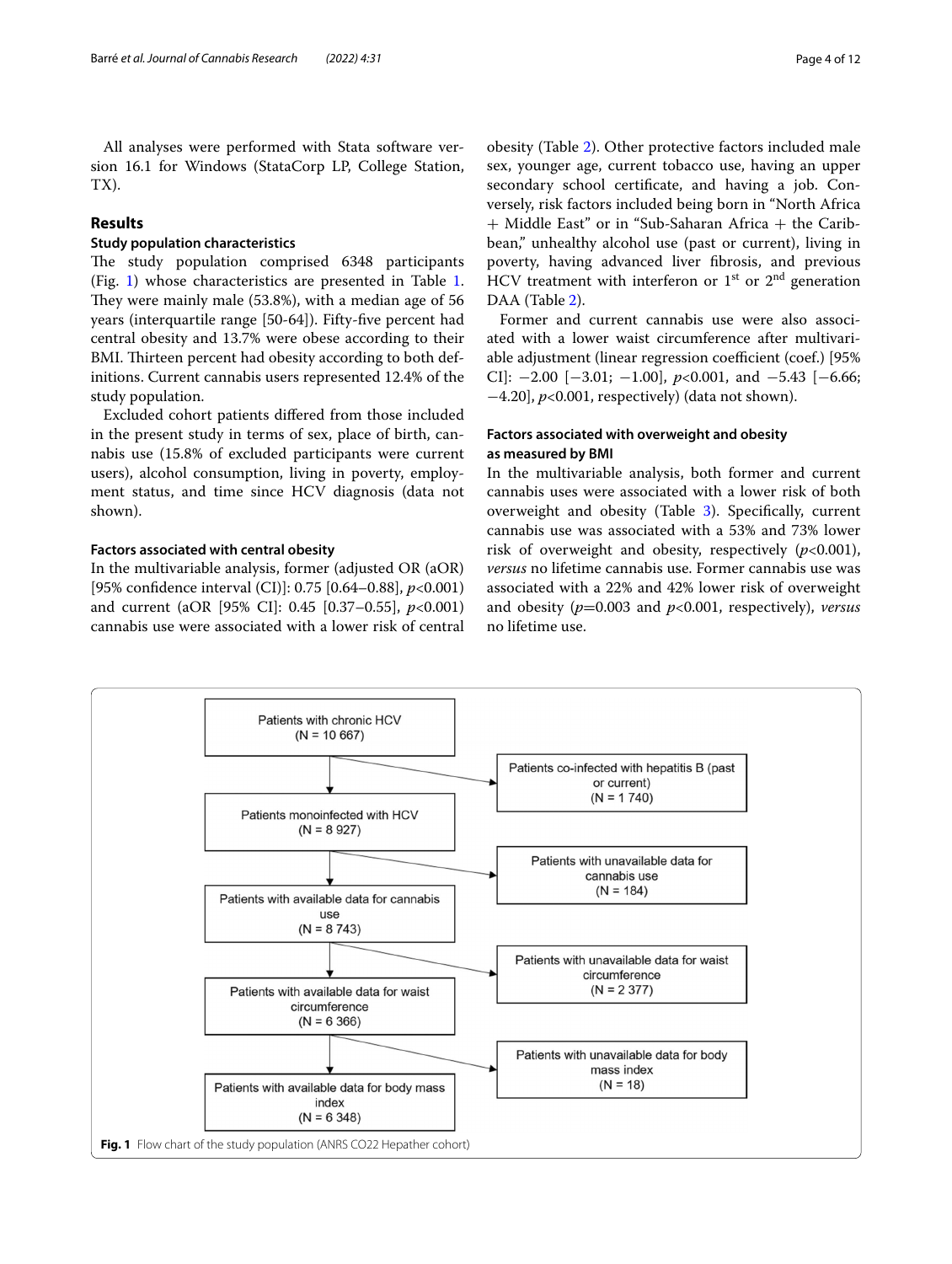| Variable (% of<br>missing values)                                          | Study<br>population (N<br>$= 6348$<br>N(% | Central obesity <sup>a</sup> |                                                |             | Underweight or<br>normal weight<br>BMI < 25 kg/m <sup>2</sup><br>$(N = 3443)$<br>N(% | Overweight                                    | <b>Obesity</b>                              | P-value     |
|----------------------------------------------------------------------------|-------------------------------------------|------------------------------|------------------------------------------------|-------------|--------------------------------------------------------------------------------------|-----------------------------------------------|---------------------------------------------|-------------|
|                                                                            |                                           | No ( $N = 2832$ )<br>N(%     | Yes ( $N = 3516$ ) P-value <sup>b</sup><br>N(% |             |                                                                                      | 25 < BMI < 30<br>$kg/m2$ (N =<br>2038)<br>N(% | $BMl \geq 30 kg/$<br>$m^2 (N = 867)$<br>N(% |             |
|                                                                            |                                           |                              |                                                |             |                                                                                      |                                               |                                             |             |
| Male                                                                       | 3418 (53.8)                               | 1744 (61.6)                  | 1674 (47.6)                                    | $< 10^{-3}$ | 1708 (49.6)                                                                          | 1288 (63.2)                                   | 422 (48.7)                                  | $< 10^{-3}$ |
| Female                                                                     | 2930 (46.2)                               | 1088 (38.4)                  | 1842 (52.4)                                    |             | 1735 (50.4)                                                                          | 750 (36.8)                                    | 445 (51.3)                                  |             |
| Age at baseline (years)                                                    |                                           |                              |                                                |             |                                                                                      |                                               |                                             |             |
| Median [IQR]                                                               | 56 [50-64]                                | 53 [48-61]                   | 58 [51-66]                                     | $< 10^{-3}$ | 55 [49-63]                                                                           | 57 [50-65]                                    | 57 [50-65]                                  | $< 10^{-3}$ |
| Place of birth (0.1)                                                       |                                           |                              |                                                |             |                                                                                      |                                               |                                             |             |
| France                                                                     | 4673 (73.6)                               | 2188 (77.3)                  | 2485 (70.7)                                    | $< 10^{-3}$ | 2671 (77.6)                                                                          | 1460 (71.7)                                   | 542 (62.6)                                  | $< 10^{-3}$ |
| Europe $+$<br>North America +<br>Latin America +<br>Australia <sup>c</sup> | 486 (7.7)                                 | 221(7.8)                     | 265(7.5)                                       |             | 246(7.1)                                                                             | 160(7.9)                                      | 80(9.2)                                     |             |
| North Africa $+$<br>Middle East                                            | 576 (9.1)                                 | 212(7.5)                     | 364 (10.4)                                     |             | 259(7.5)                                                                             | 207 (10.2)                                    | 110(12.7)                                   |             |
| Sub-Saharan<br>Africa $+$ the<br>Caribbean <sup>d</sup>                    | 412 (6.5)                                 | 117(4.1)                     | 295 (8.4)                                      |             | 153(4.4)                                                                             | 157(7.7)                                      | 102(11.8)                                   |             |
| Asia                                                                       | 198(3.1)                                  | 93(3.3)                      | 105(3.0)                                       |             | 113(3.3)                                                                             | 53 (2.6)                                      | 32(3.7)                                     |             |
| Coffee consumption (0.7)                                                   |                                           |                              |                                                |             |                                                                                      |                                               |                                             |             |
| 0 cups/day                                                                 | 1795 (28.5)                               | 733 (26.1)                   | 1062 (30.4)                                    | $< 10^{-3}$ | 915 (26.8)                                                                           | 594 (29.3)                                    | 286 (33.3)                                  | 0.002       |
| 1-2 cups/day                                                               | 2531 (40.2)                               | 1087 (38.7)                  | 1444 (41.4)                                    |             | 1 391 (40.7)                                                                         | 806 (39.8)                                    | 334 (38.9)                                  |             |
| $\geq$ 3 cups/day                                                          | 1977 (31.4)                               | 991 (35.3)                   | 986 (28.2)                                     |             | 1112 (32.5)                                                                          | 627 (30.9)                                    | 238 (27.7)                                  |             |
| Cannabis use                                                               |                                           |                              |                                                |             |                                                                                      |                                               |                                             |             |
| Never                                                                      | 4271 (67.3)                               | 1632 (57.6)                  | 2639 (75.1)                                    | $< 10^{-3}$ | 2131 (61.9)                                                                          | 1446 (71.0)                                   | 694 (80.0)                                  | $< 10^{-3}$ |
| Former                                                                     | 1292 (20.4)                               | 680 (24.0)                   | 612 (17.4)                                     |             | 753 (21.9)                                                                           | 410 (20.1)                                    | 129 (14.9)                                  |             |
| Current                                                                    | 785 (12.4)                                | 520 (18.4)                   | 265(7.5)                                       |             | 559 (16.2)                                                                           | 182 (8.9)                                     | 44(5.1)                                     |             |
| <b>Tobacco smoking</b>                                                     |                                           |                              |                                                |             |                                                                                      |                                               |                                             |             |
| Never                                                                      | 2390 (37.7)                               | 861 (30.4)                   | 1529 (43.5)                                    | $< 10^{-3}$ | 1200 (34.9)                                                                          | 795 (39.0)                                    | 395 (45.6)                                  | $< 10^{-3}$ |
| Former                                                                     | 1747 (27.5)                               | 730 (25.8)                   | 1017 (28.9)                                    |             | 866 (25.2)                                                                           | 616 (30.2)                                    | 265 (30.6)                                  |             |
| Current                                                                    | 2210 (34.8)                               | 1241 (43.8)                  | 969 (27.6)                                     |             | 1377 (40.0)                                                                          | 627 (30.8)                                    | 206 (23.8)                                  |             |
| Alcohol consumption (0.4)                                                  |                                           |                              |                                                |             |                                                                                      |                                               |                                             |             |
| Abstinent with-<br>out past unhealthy<br>use                               | 2723 (43.1)                               | 1084 (38.4)                  | 1639 (46.8)                                    | $< 10^{-3}$ | 1401 (40.8)                                                                          | 888 (43.8)                                    | 434 (50.4)                                  | $< 10^{-3}$ |
| Moderate use                                                               | 2521 (39.9)                               | 1241 (44.0)                  | 1280 (36.6)                                    |             | 1448 (42.2)                                                                          | 786 (38.7)                                    | 287 (33.3)                                  |             |
| Unhealthy use<br>(past or current)                                         | 1077 (17.0)                               | 496 (17.6)                   | 581 (16.6)                                     |             | 582 (17.0)                                                                           | 355 (17.5)                                    | 140 (16.3)                                  |             |
| Living in poverty (2.6)                                                    |                                           |                              |                                                |             |                                                                                      |                                               |                                             |             |
| No                                                                         | 4303 (69.6)                               | 1974 (71.6)                  | 2329 (67.9)                                    | 0.002       | 2411 (72.0)                                                                          | 1372 (68.8)                                   | 520 (61.7)                                  | $< 10^{-3}$ |
| Yes                                                                        | 1883 (30.4)                               | 782 (28.4)                   | 1101 (32.1)                                    |             | 939 (28.0)                                                                           | 621 (31.2)                                    | 323 (38.3)                                  |             |
| Education level (1.1)                                                      |                                           |                              |                                                |             |                                                                                      |                                               |                                             |             |
| $<$ upper<br>secondary school<br>certificate                               | 3396 (54.1)                               | 1359 (48.5)                  | 2037 (58.6)                                    | $< 10^{-3}$ | 1710 (50.3)                                                                          | 1148 (56.7)                                   | 538 (63.0)                                  | $< 10^{-3}$ |
| $\geq$ upper<br>secondary school<br>certificate                            | 2883 (45.9)                               | 1443 (51.5)                  | 1440 (41.4)                                    |             | 1692 (49.7)                                                                          | 875 (43.3)                                    | 316 (37.0)                                  |             |
| Employed (0.4)                                                             |                                           |                              |                                                |             |                                                                                      |                                               |                                             |             |
| No                                                                         | 3518 (55.6)                               | 1308 (46.4)                  | 2210 (63.1)                                    | $< 10^{-3}$ | 1797 (52.4)                                                                          | 1146 (56.4)                                   | 575 (66.7)                                  | $< 10^{-3}$ |

## <span id="page-4-0"></span>**Table 1** Study population characteristics according to obesity status (ANRS CO22 Hepather cohort, *N* = 6348)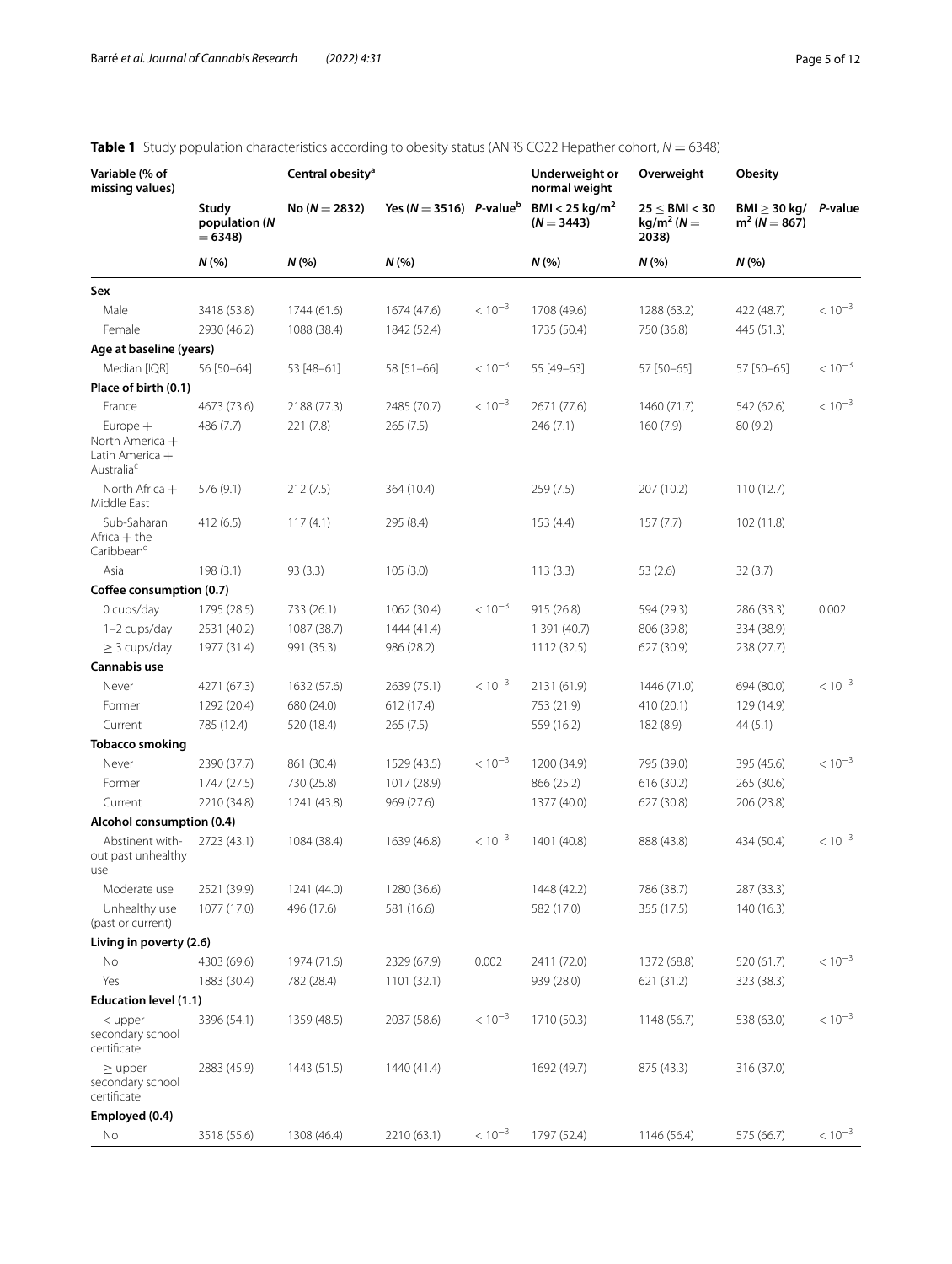#### **Table 1** (continued)

| Variable (% of<br>missing values)          |                                    | Central obesity <sup>a</sup> |                                         |             | Underweight or<br>normal weight            | Overweight                                  | Obesity                         |             |
|--------------------------------------------|------------------------------------|------------------------------|-----------------------------------------|-------------|--------------------------------------------|---------------------------------------------|---------------------------------|-------------|
|                                            | Study<br>population (N<br>$= 6348$ | $No (N = 2832)$              | Yes ( $N = 3516$ ) P-value <sup>b</sup> |             | BMI < 25 kg/m <sup>2</sup><br>$(N = 3443)$ | $25 \leq$ BMI < 30<br>$kg/m2$ (N =<br>2038) | BMI > 30 kg/<br>$m^2 (N = 867)$ | P-value     |
|                                            | N(%                                | N(%                          | N(%                                     |             | N(%                                        | N(%                                         | N(%                             |             |
| Yes                                        | 2807 (44.4)                        | 1513 (53.6)                  | 1294 (36.9)                             |             | 1633 (47.6)                                | 887 (43.6)                                  | 287 (33.3)                      |             |
| Advanced liver fibrosis <sup>e</sup> (6.6) |                                    |                              |                                         |             |                                            |                                             |                                 |             |
| No                                         | 4391 (74.0)                        | 2049 (78.4)                  | 2342 (70.6)                             | $< 10^{-3}$ | 2429 (75.9)                                | 1387 (72.3)                                 | 575 (70.8)                      | 0.001       |
| Yes                                        | 1541 (26.0)                        | 566 (21.6)                   | 975 (29.4)                              |             | 772 (24.1)                                 | 532 (27.7)                                  | 237(29.2)                       |             |
| Time since HCV diagnosis (years) (2.0)     |                                    |                              |                                         |             |                                            |                                             |                                 |             |
| Median [IQR]                               | 14.0 [6.7-19.8]                    | 14.4 [6.8-19.9]              | 13.7 [6.7-19.7]                         | 0.126       | 14.4 [7.2-20.0]                            | 13.8 [6.8-19.6]                             | $12.7$ [6.0-19.1]               | 0.002       |
| <b>HCV</b> treatment history               |                                    |                              |                                         |             |                                            |                                             |                                 |             |
| Never                                      | 3289 (51.8)                        | 1586 (56.0)                  | 1703 (48.4)                             | $< 10^{-3}$ | 1938 (56.3)                                | 960(47.1)                                   | 391 (45.1)                      | $< 10^{-3}$ |
| Interferon-based                           | 2278 (35.9)                        | 947 (33.4)                   | 1331 (37.9)                             |             | 1146 (33.3)                                | 794 (39.0)                                  | 338 (39.0)                      |             |
| $1st$ or $2nd$ gen-<br>eration DAA         | 616(9.7)                           | 226(8.0)                     | 390 (11.1)                              |             | 267(7.8)                                   | 231 (11.3)                                  | 118(13.6)                       |             |
| Other                                      | 165(2.6)                           | 73(2.6)                      | 92(2.6)                                 |             | 92(2.7)                                    | 53(2.6)                                     | 20(2.3)                         |             |

*BMI* body mass index, *DAA* direct-acting antiviral, *HCV* hepatitis C virus, *IQR* interquartile range

 $^{\rm a}$  Central obesity was defined as having a waist circumference  $\geq$  94 cm for men (except for men born in Asia, Central or South America, for whom the cut-off was set at 90 cm) and ≥ 80 cm for women (World Health Organization [2019](#page-11-14))

b The chi-squared and Student's *t* tests were used in these comparisons for categorical and continuous variables, respectively

<sup>c</sup> 23 participants were born in Latin America, 15 in the USA, and 2 in Australia

<sup>d</sup> 10 participants were born in the Caribbean

<sup>e</sup> Advanced liver fibrosis was defined as an FIB-4 score >3.25 (Sterling et al. [2006](#page-11-17))

Former and current cannabis use were also associated with a lower BMI level after multivariable adjustment (coef. [95% CI]: −0.77 [−1.07; −0.47], *p*<0.001, and −1.88, [−2.25; −1.51], *p*<0.001, respectively) (data not shown).

The following variables were associated with both defnitions of obesity in multivariable analyses (Tables [2](#page-6-0) and [3\)](#page-7-0): cannabis use, living in poverty, education level, employment status, being born in "North Africa and Middle East" or "Sub-Saharan Africa," and history of HCV treatment.

None of the reintroductions of excluded explanatory variables in the fnal models had a relevant impact on the model estimates. Sensitivity analyses, performed on the population that included participants with no data on waist circumference, led to similar results to those found in the main analysis in terms of signifcance level and adjusted RRR magnitude (data not shown).

## **Discussion**

Using cross-sectional data from 6348 chronically infected HCV patients, we found that current cannabis use was associated with a 55% lower likelihood of central obesity (elevated waist circumference), a 73% lower likelihood of obesity (BMI  $\geq 30 \text{ kg/m}^2$ ), and a 53% lower likelihood of

overweight (BMI between 25 and 30  $\text{kg/m}^2$ ), when compared with no lifetime cannabis use. To our knowledge, this is the frst time that such associations have been highlighted for HCV-infected patients.

Our results are in line with those found in general populations in diferent countries (Meier et al. [2019](#page-11-8); Alshaarawy and Anthony [2019;](#page-10-4) Sidney [2016;](#page-11-9) Ngueta et al. [2015](#page-11-10); Clark et al. [2018\)](#page-10-5). For instance, Ngueta et al., among Inuit adults, found an OR of 0.56 for obesity (BMI  $\geq$  30 kg/m<sup>2</sup>) for past-year cannabis use as compared to non-users (Ngueta et al. [2015\)](#page-11-10). They also found a similar association between frequent cannabis use (but not former nor infrequent use) and concurrent elevated triglycerides and waist circumference (Ngueta [2020\)](#page-11-19). However, causal association was not found in a recent Mendelian randomization study (Alayash et al. [2021\)](#page-10-14). Our results are also in line with what we found in a previous study for patients with chronic hepatitis B virus from the same cohort (Barré et al. [2021a\)](#page-10-15).

One possible explanation for the relationship between cannabis use and corpulence is that such frequent use may downregulate cannabinoid receptor 1 (CB1)—which regulates appetite and body weight, thereby reducing energy storage and increasing metabolic rates (Clark et al. [2018](#page-10-5); Spindle et al. [2021\)](#page-11-20). In two preclinical studies,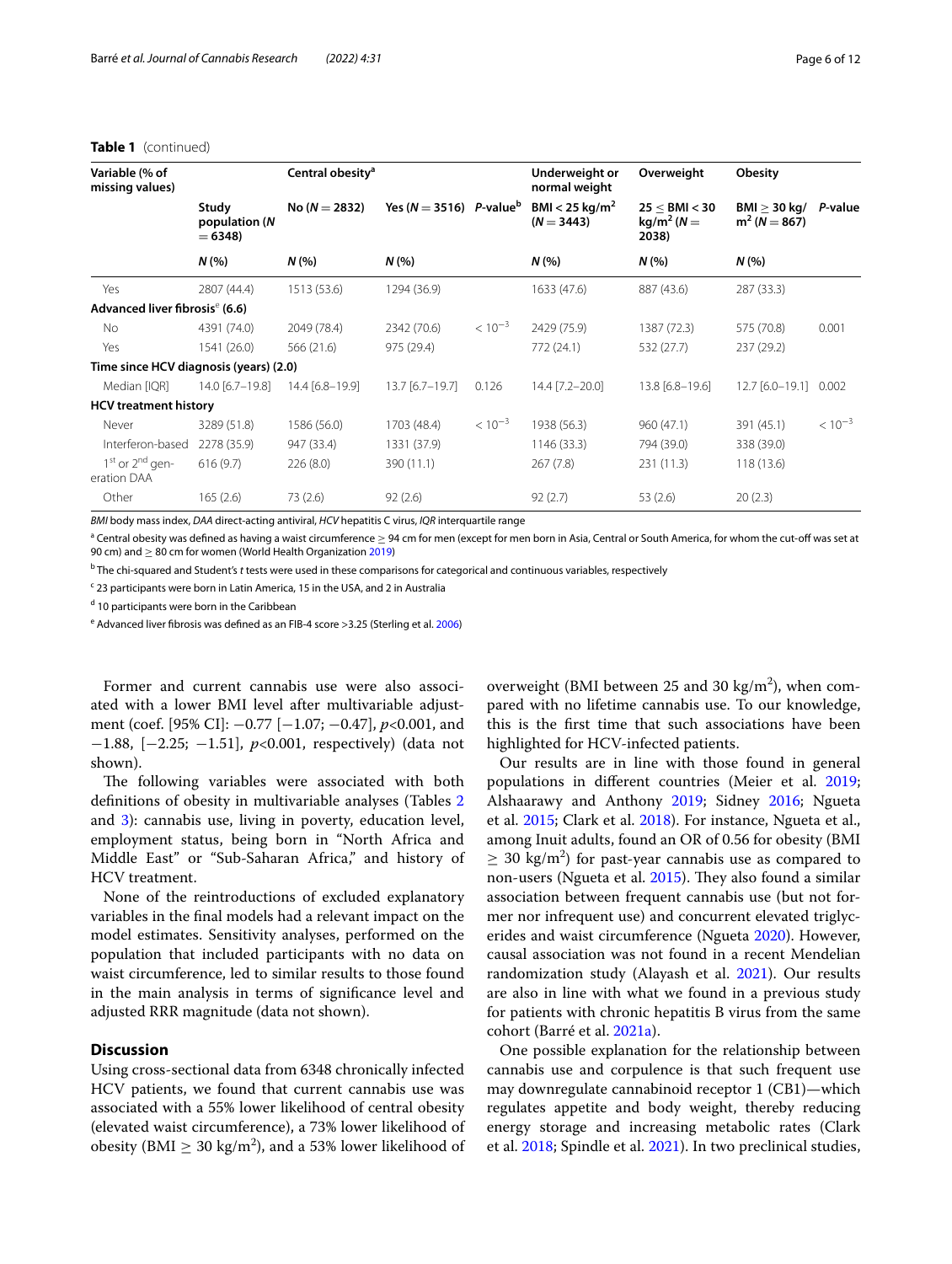<span id="page-6-0"></span>**Table 2** Factors associated with central obesity in univariable and multivariable analyses (logistic regression, ANRS CO22 Hepather cohort,  $N = 6348$ )

| <b>Variables</b>                                   | Univariable analysis (N<br>$= 6348$ |             | Multivariable analysis (N<br>$= 5742$ |             |
|----------------------------------------------------|-------------------------------------|-------------|---------------------------------------|-------------|
|                                                    | OR [95% CI]                         | P-value     | aOR [95% CI]                          | P-value     |
| Sex                                                |                                     |             |                                       |             |
| Male (ref.)                                        | 1                                   |             | $\mathbf{1}$                          |             |
| Female                                             | 1.76 [1.60-1.95]                    | $< 10^{-3}$ | $1.49$ [1.31-1.67]                    | $< 10^{-3}$ |
| Age at baseline (years)                            | 1.04 [1.03-1.04]                    | $< 10^{-3}$ | $1.02$ [1.01-1.02]                    | $< 10^{-3}$ |
| Place of birth                                     |                                     | $< 10^{-3}$ |                                       | $< 10^{-3}$ |
| France (ref.)                                      | 1                                   |             | $\mathbf{1}$                          |             |
| Europe + North America + Latin America + Australia | 1.06 [0.88-1.27]                    | 0.571       | $1.03$ [0.83-1.27]                    | 0.804       |
| North Africa + Middle East                         | $1.51$ [1.26-1.81]                  | $< 10^{-3}$ | 1.28 [1.04-1.57]                      | 0.022       |
| Sub-Saharan Africa + the Caribbean                 | 2.22 [1.78-2.77]                    | $< 10^{-3}$ | 1.90 [1.48-2.44]                      | $< 10^{-3}$ |
| Asia                                               | $0.99$ [0.75-1.32]                  | 0.967       | 1.02 [0.74-1.42]                      | 0.890       |
| Coffee consumption                                 |                                     | $< 10^{-3}$ |                                       |             |
| 0 cups/day (ref.)                                  | $\mathbf{1}$                        |             |                                       |             |
| 1-2 cups/day                                       | $0.92$ $[0.81 - 1.04]$              | 0.166       |                                       |             |
| $\geq$ 3 cups/day                                  | $0.69$ [0.60-0.78]                  | $< 10^{-3}$ |                                       |             |
| Cannabis use                                       |                                     | $< 10^{-3}$ |                                       | $< 10^{-3}$ |
| Never (ref.)                                       | $\mathbf{1}$                        |             | $\overline{1}$                        |             |
| Former                                             | $0.56$ [0.49-0.63]                  | $< 10^{-3}$ | $0.75$ [0.64-0.88]                    | $< 10^{-3}$ |
| Current                                            | $0.32$ [0.27-0.37]                  | $< 10^{-3}$ | $0.45$ [0.37-0.55]                    | $< 10^{-3}$ |
| <b>Tobacco smoking</b>                             |                                     | $< 10^{-3}$ |                                       | 0.001       |
| Never (ref.)                                       | $\mathbf{1}$                        |             | $\mathbf{1}$                          |             |
| Former                                             | $0.78$ [0.69-0.89]                  | $< 10^{-3}$ | 1.08 [0.93-1.26]                      | 0.327       |
| Current                                            | $0.44$ [0.39-0.49]                  | $< 10^{-3}$ | $0.81$ [0.69-0.95]                    | 0.009       |
| <b>Alcohol consumption</b>                         |                                     | $< 10^{-3}$ |                                       | 0.002       |
| Abstinent without past unhealthy use (ref.)        | $\mathbf{1}$                        |             | $\mathbf{1}$                          |             |
| Moderate use                                       | $0.68$ [0.61-0.76]                  | $< 10^{-3}$ | $1.04$ [0.91-1.18]                    | 0.583       |
| Unhealthy use (past or current)                    | $0.77$ [0.67-0.89]                  | $< 10^{-3}$ | $1.35$ [1.13-1.61]                    | 0.001       |
| Living in poverty                                  |                                     |             |                                       |             |
| No (ref.)                                          | $\mathbf{1}$                        |             | $\mathbf{1}$                          |             |
| Yes                                                | 1.19 [1.07-1.33]                    | 0.002       | 1.18 [1.03-1.35]                      | 0.019       |
| <b>Education level</b>                             |                                     |             |                                       |             |
| < upper secondary school certificate (ref.)        | $\mathbf{1}$                        |             | $\overline{1}$                        |             |
| $\geq$ upper secondary school certificate          | $0.67$ [0.60-0.74]                  | $< 10^{-3}$ | $0.71$ [0.63-0.80]                    | $< 10^{-3}$ |
| <b>Employment status</b>                           |                                     |             |                                       |             |
| No (ref.)                                          |                                     |             |                                       |             |
| Yes                                                | $0.51$ [0.46-0.56]                  | $< 10^{-3}$ | $0.78$ [0.69-0.89]                    | $< 10^{-3}$ |
| Advanced liver fibrosis <sup>a</sup>               |                                     |             |                                       |             |
| No (ref.)                                          | $\mathbf{1}$                        |             | $\mathbf{1}$                          |             |
| Yes                                                | 1.51 [1.34-1.70]                    | $< 10^{-3}$ | 1.15 [1.00-1.31]                      | 0.044       |
| Time since HCV diagnosis (years)                   | 1.00 [0.99-1.00]                    | 0.250       |                                       |             |
| <b>HCV treatment history</b>                       |                                     | $< 10^{-3}$ |                                       | 0.001       |
| None (ref)                                         | $\mathbf{1}$                        |             | $\mathbf{1}$                          |             |
| Interferon-based                                   | 1.31 [1.18-1.46]                    | $< 10^{-3}$ | 1.15 [1.02-1.30]                      | 0.026       |
| 1st or 2 <sup>nd</sup> generation DAA              | 1.61 [1.35-1.92]                    | $< 10^{-3}$ | 1.49 [1.23-1.82]                      | $< 10^{-3}$ |
| Other                                              | 1.17 [0.86-1.61]                    | 0.319       | $0.98$ [0.68-1.42]                    | 0.931       |

*aOR* adjusted odds ratio, *CI* confdence interval, *DAA* direct-acting antivirals, *OR* odds ratio, *ref.* reference group, *HCV* hepatitis C virus

<sup>a</sup> Advanced liver fibrosis was defined as an FIB-4 score >3.25 (Sterling et al. [2006](#page-11-17))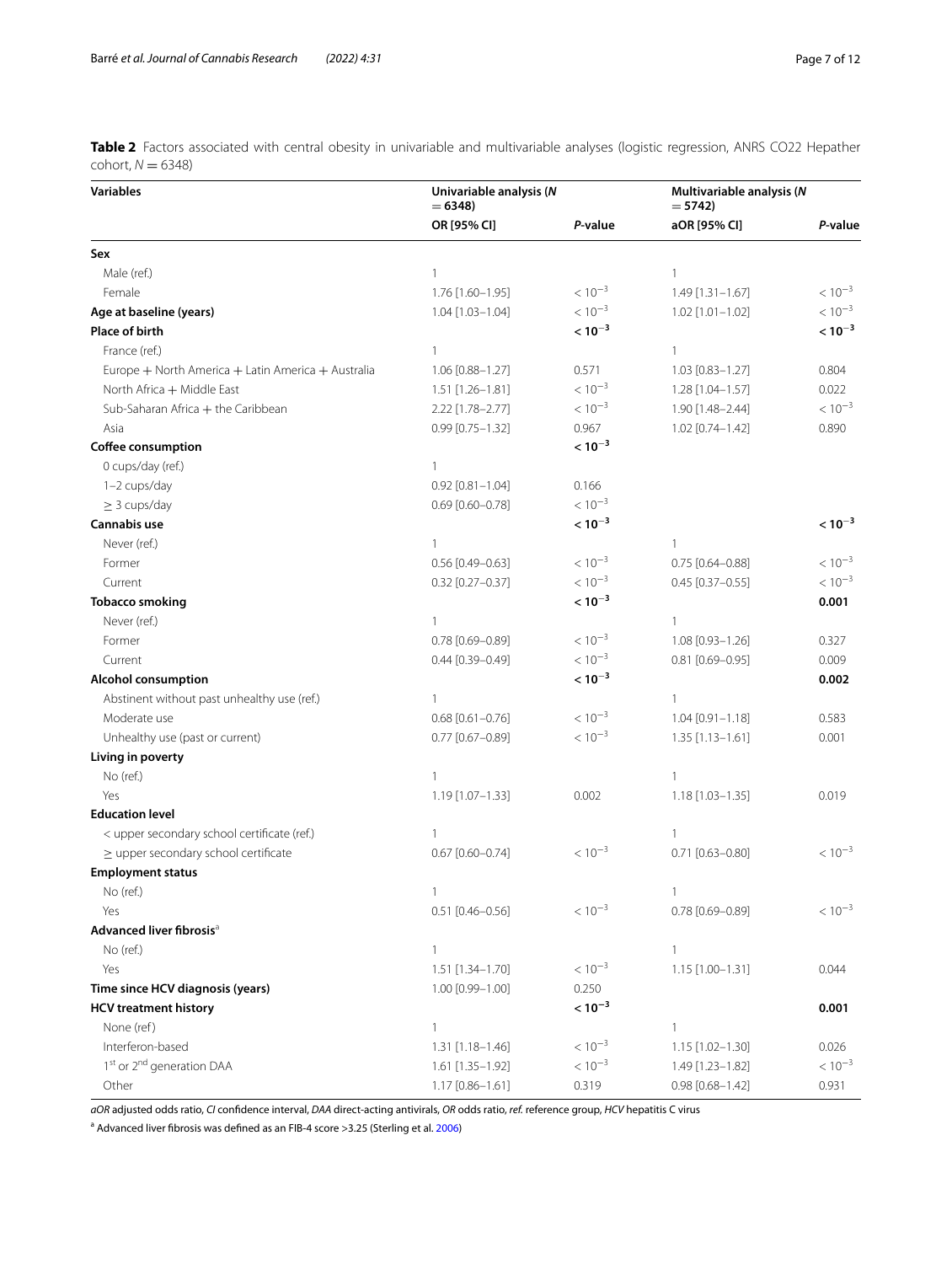<span id="page-7-0"></span>**Table 3** Factors associated with overweight and obesity in multivariable analyses (multinomial logistic regression, ANRS CO22 Hepather cohort,  $N = 6049$ )

| <b>Variables</b>                                   | Overweight (25 $\leq$ BMI<br>$<$ 30 kg/m <sup>2</sup> ) |             | Obesity (BMI $\geq$ 30 kg/m <sup>2</sup> ) |             |
|----------------------------------------------------|---------------------------------------------------------|-------------|--------------------------------------------|-------------|
|                                                    | aRRR [95% CI]                                           | P-value     | aRRR [95% CI]                              | P-value     |
| Sex                                                |                                                         |             |                                            |             |
| Male (ref.)                                        | $\mathbf{1}$                                            |             | $\mathbf{1}$                               |             |
| Female                                             | $0.46$ [0.41-0.53]                                      | $< 10^{-3}$ | $0.86$ [0.73-1.03]                         | 0.094       |
| Age at baseline (years)                            | 1.01 [1.00-1.02]                                        | 0.002       | 0.99 [0.98-1.00]                           | 0.062       |
| Place of birth                                     |                                                         | $< 10^{-3}$ |                                            | $< 10^{-3}$ |
| France (ref.)                                      | $\mathbf{1}$                                            |             | $\mathbf{1}$                               |             |
| Europe + North America + Latin America + Australia | 1.10 [0.88-1.37]                                        | 0.397       | 1.39 [1.04-1.84]                           | 0.024       |
| North Africa + Middle East                         | 1.20 [0.97-1.48]                                        | 0.093       | 1.67 [1.28-2.18]                           | $< 10^{-3}$ |
| Sub-Saharan Africa + the Caribbean                 | 1.75 [1.35-2.28]                                        | $< 10^{-3}$ | 2.61 [1.93-3.53]                           | $< 10^{-3}$ |
| Asia                                               | $0.76$ [0.53-1.08]                                      | 0.122       | $1.14$ [0.74-1.75]                         | 0.550       |
| <b>Cannabis use</b>                                |                                                         | $< 10^{-3}$ |                                            | $< 10^{-3}$ |
| Never (ref.)                                       | $\mathbf{1}$                                            |             | $\mathbf{1}$                               |             |
| Former                                             | $0.78$ [0.66-0.92]                                      | 0.003       | $0.58$ [0.46-0.74]                         | $< 10^{-3}$ |
| Current                                            | 0.47 [0.38-0.59]                                        | $< 10^{-3}$ | $0.27$ [0.19-0.39]                         | $< 10^{-3}$ |
| <b>Tobacco smoking</b>                             |                                                         | 0.004       |                                            | $< 10^{-3}$ |
| Never (ref.)                                       | $\mathbf{1}$                                            |             | $\mathbf{1}$                               |             |
| Former                                             | $1.02$ [0.87-1.20]                                      | 0.773       | $1.38$ [1.12-1.69]                         | 0.002       |
| Current                                            | 0.79 [0.66-0.94]                                        | 0.007       | $0.82$ [0.65-1.03]                         | 0.093       |
| Living in poverty                                  |                                                         |             |                                            |             |
| No (ref.)                                          | $\mathbf{1}$                                            |             | $\mathbf{1}$                               |             |
| Yes                                                | 1.21 [1.05-1.40]                                        | 0.008       | $1.34$ [1.11-1.62]                         | 0.003       |
| <b>Education level</b>                             |                                                         |             |                                            |             |
| < upper secondary school certificate (ref.)        | $\mathbf{1}$                                            |             | $\mathbf{1}$                               |             |
| > upper secondary school certificate               | $0.81$ [0.72-0.92]                                      | 0.001       | $0.61$ [0.52-0.73]                         | $< 10^{-3}$ |
| <b>Employment status</b>                           |                                                         |             |                                            |             |
| No (ref.)                                          | $\mathbf{1}$                                            |             | $\mathbf{1}$                               |             |
| Yes                                                | 1.02 [0.89-1.17]                                        | 0.769       | $0.69$ [0.57-0.83]                         | $< 10^{-3}$ |
| Time since HCV diagnosis (years)                   | $0.99$ $[0.98 - 1.00]$                                  | 0.033       | $0.99$ $[0.98 - 1.00]$                     | 0.052       |
| <b>HCV treatment history</b>                       |                                                         | $< 10^{-3}$ |                                            | $< 10^{-3}$ |
| None (ref.)                                        | $\mathbf{1}$                                            |             | $\mathbf{1}$                               |             |
| Interferon-based                                   | $1.33$ [1.16-1.51]                                      | $< 10^{-3}$ | 1.46 [1.22-1.74]                           | $< 10^{-3}$ |
| 1st or 2 <sup>nd</sup> generation DAA              | 1.60 [1.30-1.96]                                        | $< 10^{-3}$ | 2.13 [1.64-2.76]                           | $< 10^{-3}$ |
| Other                                              | 1.20 [0.83-1.72]                                        | 0.338       | 1.02 [0.60-1.73]                           | 0.948       |

*aRRR* adjusted relative risk ratio, *BMI* body mass index, *CI* confdence interval, *DAA* direct-acting antivirals, *ref.* reference group, *HCV* hepatitis C virus

CB1 antagonists and peripherally restricted CB1 antagonists (i.e., with no efect on the central nervous system) showed some efficacy on obesity and metabolic syndrome (O'Sullivan et al. [2021;](#page-11-21) Lopez Trinidad et al. [2021](#page-11-22)).

However, assuming that the effects of cannabis are solely attributable to the most abundant phytocannabinoid Δ9-tetrahydrocannabinol (THC) (Cluny et al. [2015](#page-10-16)) and/or are only mediated through CB1 may be reductive. Cannabis exposes users to a large number of phytocannabinoids, as well as to non-cannabinoid molecules, such as terpenoids (Russo  $2018$ ). The most abundant phytocannabinoids in cannabis are THC, cannabidiol (CBD), and Δ9-tetrahydrocannabivarin (THCV). Beside their varying affinity for CB1 and CB2, these cannabinoids also interact with other targets such as transient receptor potential channels, GPR55 receptor, or peroxisome proliferator activated receptors, which in turn may impact energy metabolism (Bielawiec et al. [2020](#page-10-17); Abioye et al. [2020\)](#page-10-18). Moreover, cannabis compounds may have anti-oxidant and anti-infammatory properties (Atalay et al. [2019;](#page-10-19) Bielawiec et al. [2021](#page-10-20); Henshaw et al. [2021](#page-10-21); Graczyk et al. [2021\)](#page-10-22), infammation being a major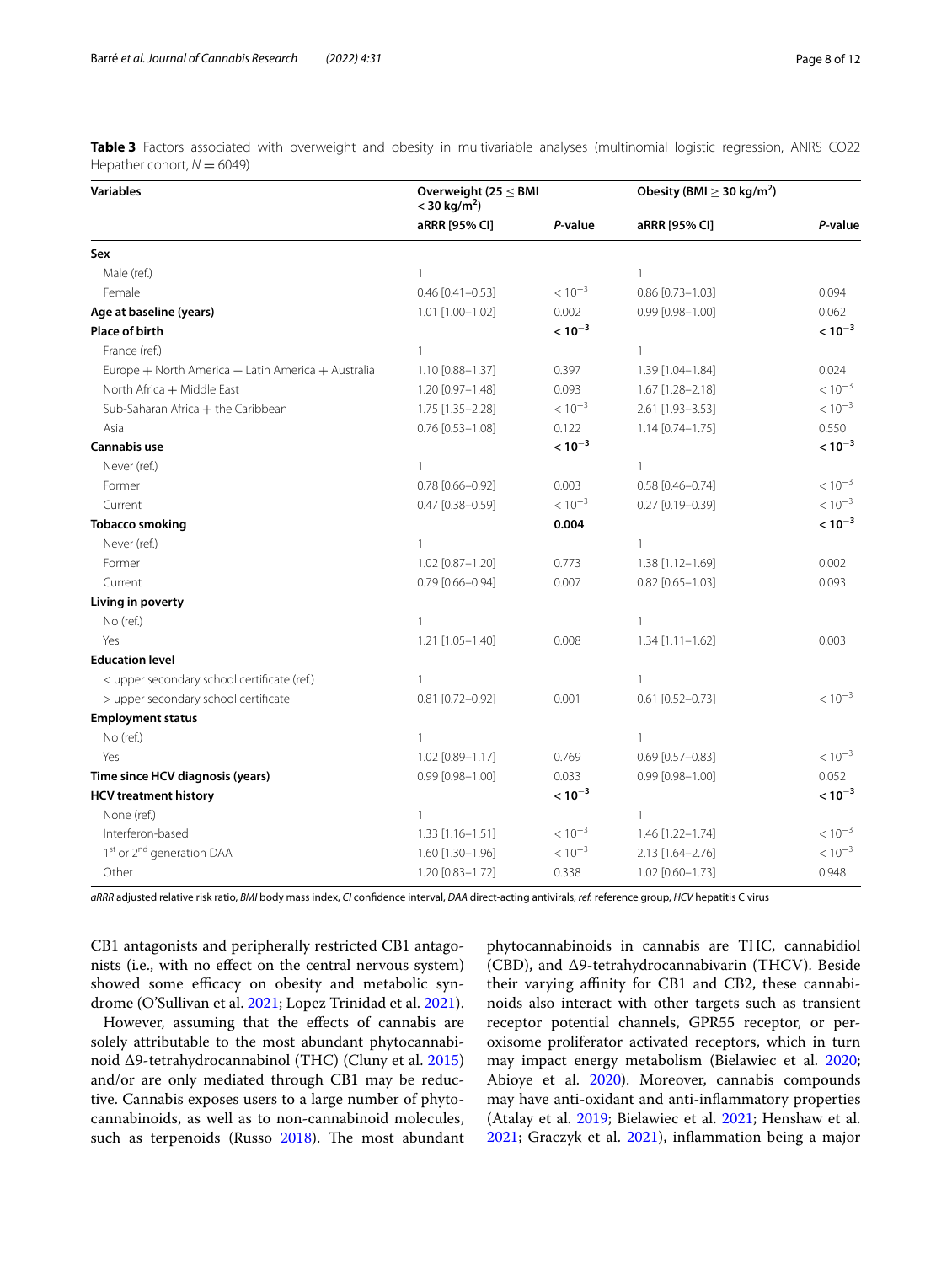element in chronic diseases, especially metabolic and obesity-related disorders (Cavalheiro et al. [2022](#page-10-23); Ellulu et al. [2017\)](#page-10-24). Non-cannabinoid cannabis compounds such as limonene, β-caryophyllene, and other terpenes may also play a role in the corpulence lowering efect of cannabis use (Hashiesh et al. [2021](#page-10-25); Jing et al. [2013](#page-11-24); Scandiffo et al. [2020](#page-11-25)). Finally, a synergetic efect, resulting from the interactions between those compounds, cannot be

By lowering body weight, cannabis use may have an indirect benefcial efect on liver disease and metabolic disorders in patients with chronic HCV infection. Cannabis and/or cannabis compounds may also have a direct beneficial effect on these problems. More specifically, a growing body of research, including observational, preclinical, and clinical data, suggests that phytocannabinoids may play a role in the prevention or treatment of hepatic steatosis (Berk et al. [2021;](#page-10-26) Barré et al. [2021b](#page-10-27)). As modulators of the endocannabinoid system, which is a main therapeutic target for treating diabetes mellitus (Veilleux et al. [2019\)](#page-11-26), cannabis compounds may exert a benefcial role on the development of diabetes in diferent populations (Bielawiec et al. [2020](#page-10-17); Wargent et al. [2013](#page-11-27); Jadoon et al. [2016;](#page-11-28) Meah et al. [2021](#page-11-29)), including HCV-infected people (Barré et al. [2020](#page-10-7)). Observational studies have also highlighted a potential role of cannabis compounds in liver disease prevention in this population (Adejumo et al. [2018](#page-10-28); Santos et al. [2020\)](#page-11-30).

We adjusted our analyses for tobacco use, which is common in European cannabis users (Hindocha et al. [2016](#page-10-29)) and is associated with lower body weight (Audrain-McGovern and Benowitz [2011](#page-10-30)). Accordingly, the efect of cannabis use we found cannot be imputed to tobacco use.

The other factors associated with both definitions of obesity in our study were socioeconomic status, African origin, and history of HCV treatment. The inverse relationship between socioeconomic status and elevated body weight/obesity is multifactorial and has been widely documented (Newton et al. [2017](#page-11-31); Vieira et al. [2019](#page-11-32); Wang and Beydoun [2007;](#page-11-33) Pigeyre et al. [2016;](#page-11-34) Hruby et al. [2016](#page-11-35)). A higher BMI and/or risk of obesity in African-Americans, as well as immigrants from Africa in Europe, has also been reported (Shai et al. [2006;](#page-11-36) Agyemang et al. [2016](#page-10-31); Toselli et al. [2014;](#page-11-37) Min et al. [2021](#page-11-38); Abraham et al. [2013](#page-10-32)). This is a complex phenomenon and involves sociocultural, economic, and genetic factors.

We found that a history of HCV treatment (interferonbased and  $1<sup>st</sup>/2<sup>nd</sup>$  generation DAA) was associated with a higher risk of obesity. This may seem counter-intuitive given the documented weight loss-inducing efect of interferon (Alam et al. [2013\)](#page-10-33). Elsewhere, elevated BMI/ obesity was an independent risk factor for nonresponse to previous antiviral treatment (Bressler et al. [2003](#page-10-34); Asselah et al. [2010](#page-10-35)). Therefore, as HCV-cured patients were not included in our analyses, participants with a history of HCV treatment were more likely to have risk factors for nonresponses (i.e., obesity) than those with no such history.

The main strength of the present study is its large sample size. The inclusion of socio-behavioral factors is another strength, as it is widely recognized that these factors greatly impact body weight. The assessment of corpulence through two distinct markers (waist circumference and BMI) and the consistency of our results across the diferent models suggest they are robust. It has previously been highlighted that a measure of waist circumference provides both independent and complementary information to the BMI value when predicting morbidity and mortality. This is likely to be at least partly due to its ability to identify adults with increased visceral adipose tissue mass (Ross et al. [2020](#page-11-39)).

Some study limitations need to be acknowledged. First, cannabis use was self-declared, and we therefore cannot exclude potential desirability bias, which was however equally likely in people with and without obesity. Second, data on frequency of cannabis use were not collected, preventing the possibility of conducting dose-response analyses. Similarly, cannabinoid content of cannabis products was unknown. However, most recent data indicated that THC levels are increasing in both herb and resin in France and other European countries, reaching around 11 and 18% THC in France, respectively (Free-man et al. [2021;](#page-10-36) Gandilhon et al. [2019](#page-10-37)). Third, data for some of the most important determinants of elevated body weight (i.e., dietary intakes and physical activity) were not available. However, we can assume that socioeconomic variables captured part of these efects.

#### **Conclusions**

To conclude, we found that both former and, to a greater extent, current cannabis use were consistently associated with lower waist circumference, lower BMI values, and lower risks of overweight, obesity, and central obesity in patients with chronic HCV infection. Longitudinal studies are needed to confrm those relationships and assess the effect of cannabis use on corpulence and on liver outcomes after HCV cure.

#### **Abbreviations**

ALT: Alanine aminotransferase; aOR: Adjusted odds ratio; aRRR: Adjusted relative risk ratio; AST: Aspartate aminotransferase; BMI: Body mass index; CB1: Cannabinoid receptor 1; CBD: Cannabidiol; DAA: Direct-acting antiviral; HCV: Hepatitis C virus; HBV: Hepatitis B virus; IQR: Interquartile range; THC: Δ9-Tetrahydrocannabinol; THCV: Δ9-Tetrahydrocannabivarin.

#### **Acknowledgements**

We would like to thank the participating patients and clinicians at each site. We also thank INSERM-ANRS MIE for sponsoring, funding and conducting the

excluded (Russo [2018\)](#page-11-23).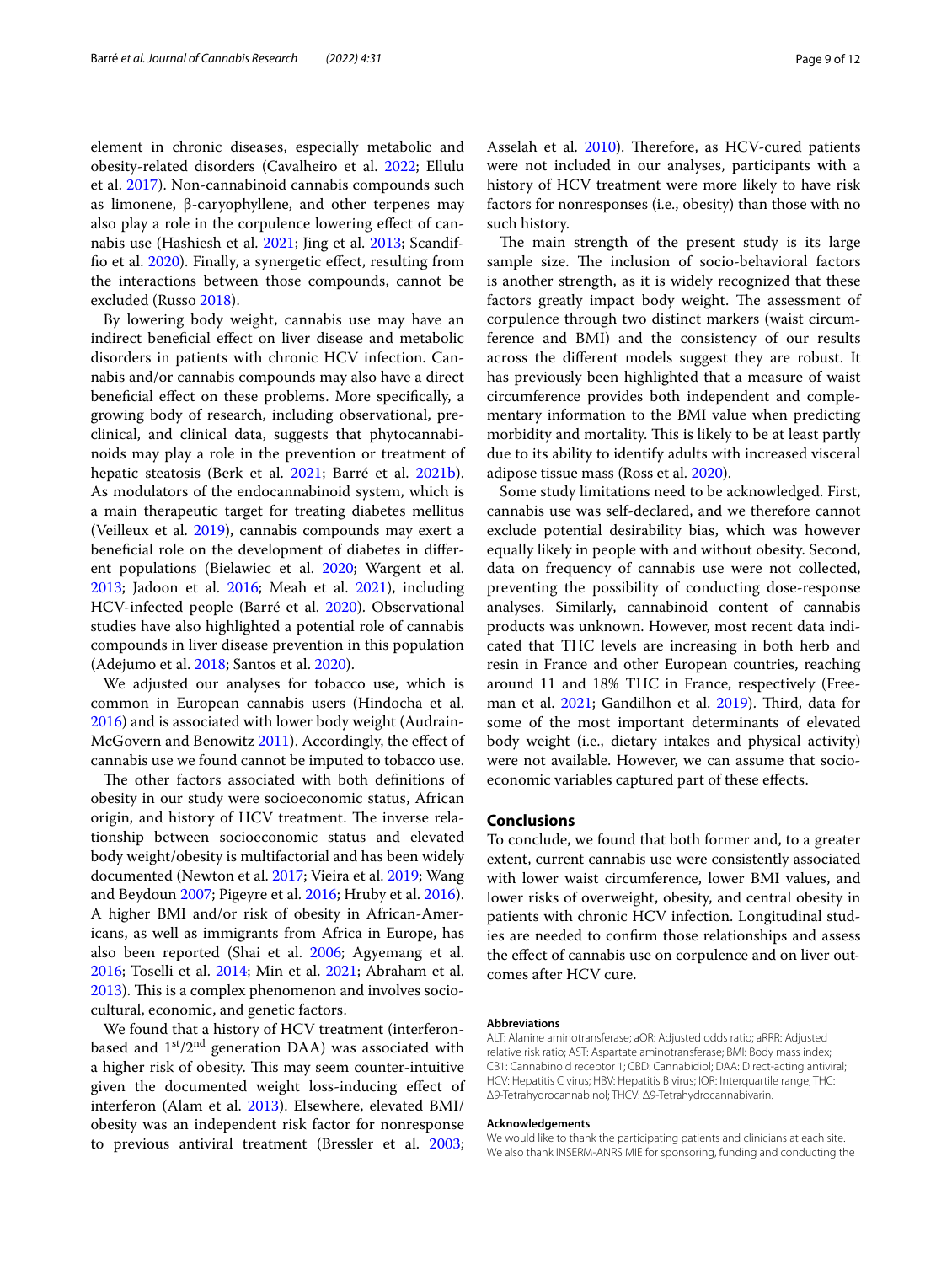ANRS CO22 Hepather cohort in collaboration with the French Association for the Study of the Liver (Association Française pour l'Etude du Foie: AFEF). Finally, our thanks to Jude Sweeney (Milan, Italy) for the English revision and copyediting of our manuscript.

#### *ANRS/AFEF Hepather study group* Investigators:

Laurent Alric, Delphine Bonnet, Virginie Payssan-Sicart, Chloe Pomes (CHU Purpan, Toulouse, France), Fabien Zoulim, Marianne Maynard, Roxane Bai, Lucie Hucault, François Bailly (Hospices Civils de Lyon, Lyon, France), François Raffi, Eric Billaud, David Boutoille, Maeva Lefebvre, Elisabeth André-Garnier (Hôpital Hôtel-Dieu, Nantes, France), Paul Cales, Isabelle Hubert, Adrien Lannes, Françoise Lunel, Jérôme Boursier (CHU Angers, Angers, France), Tarik Asselah, Nathalie Boyer, Nathalie Giuily, Corinne Castelnau, Giovanna Scoazec (Hôpital Beaujon, Clichy, France), Stanislas Pol, Hélène Fontaine, Emilie Rousseaud, Anaïs Vallet-Pichard, Philippe Sogni (Hôpital Cochin, Paris, France), Victor de Ledinghen, Juliette Foucher, Jean-Baptiste Hiriart, Jancell M'Bouyou, Marie Irlès-Depé (Hôpital Haut-Lévêque, Pessac, Bordeaux, France), Marc Bourlière, Si Nafa Si Ahmed, Valérie Oules (Hôpital Saint Joseph, Marseille, France), Albert Tran, Rodolphe Anty, Eve Gelsi, Régine Truchi (CHU de Nice, Nice, France), Dominique Thabut, Saloua Hammeche, Joseph Moussali (Hôpital de la Pitié Salptétrière, Paris, France), Xavier Causse, Barbara De Dieuleveult, Brahim Ouarani, Damien Labarrière (CHR La Source, Orléans, France), Nathalie Ganne, Véronique Grando-Lemaire, Pierre Nahon, Séverine Brulé, Betul ULKER (Hôpital Jean Verdier, Bondy, France), Dominique Guyader, Caroline Jezequel, Audrey Brener, Anne Laligant, Aline Rabot, Isabelle Renard (CHU Rennes, Rennes, France), François Habersetzer, Thomas F. Baumert, Michel Dofoel, Catherine Mutter, Pauline Simo-Noumbissie, Esma Razi (Hôpitaux Universitaires de Strasbourg, Strasbourg, France), Jean-Pierre Bronowicki, Hélène Barraud, Mouni Bensenane, Abdelbasset Nani, Sarah Hassani-Nani, Marie-Albertine Bernard (CHU de Nancy, Nancy, France), Georges-Philippe Pageaux, Dominique Larrey, Magda Meszaros (Hôpital Saint Eloi, Montpellier, France), Sophie Metivier, Christophe Bureau, Thibault Morales, Jean Marie Peron, Marie Angèle Robic (CHU Purpan, Toulouse, France), Thomas Decaens, Marine Faure, Bruno Frois‑ sart, Marie-Noelle Hilleret, Jean-Pierre Zarski (CHU de Grenoble, Grenoble, France), Ghassan Riachi, Odile Goria, Fatima Paris, Hélène Montialoux (CHU Charles Nicolle, Rouen, France), Vincent Leroy, Giuliana Amaddeo, Anne Varaut, Mélanie Simoes, Rachida Amzal (Hôpital Henri Mondor, Créteil, France), Olivier Chazouillières, Tony Andreani, Bénédicte Angoulevant, Azeline Chevance, Lawrence Serfaty (Hôpital Saint-Antoine, Paris, France), Didier Samuel, Teresa Antonini, Audrey Coilly, Jean-Charles Duclos Vallée, Mariagrazia Tateo (Hôpital Paul Brousse, Villejuif, France), Armand Abergel, Maud Reymond, Chanteranne Brigitte, Buchard Benjamin, Léon Muti (Hôpital Estaing, Clermont-Ferrand, France), Claire Geist, Guillaume Conroy, Raphaëlle Rifault (Centre Hospitalier Régional, Metz, France), Isabelle Rosa, Camille Barrault, Laurent Costes, Hervé Hagège (Centre Hospitalier Intercommunal, Créteil, France), Véronique Loustaud-Ratti, Paul Carrier, Maryline Debette-Gratien, (CHU Limoges, Limoges, France), Philippe Mathurin, Guillaume Lassailly, Elise Lemaitre, Valérie Canva, Sébastien Dharancy, Alexandre Louvet (CHRU Claude Huriez, Lille, France), Anne Minello, Marianne Latournerie, Marc Bardou, Thomas Mouillot (Dijon University Hospital, Dijon, France), Louis D'Alteroche, Didier Barbereau, Char‑ lotte Nicolas, Laure Elkrief, Anaïs Jaillais (CHU Trousseau, 37044 Tours, France), Jérôme Gournay, Caroline Chevalier, Isabelle Archambeaud, Sarah Habes (CHU de Nantes, Nantes, France), Isabelle Portal (CHU Timone, Marseille, France), Moana Gelu-Simeon, Eric Saillard, Marie-Josée Lafrance, Lucie Catherine (CHU de Pointe-à-Pitre, Pointe-à-Pitre, Guadeloupe).

Methodology and Coordinating Center:

Fabrice Carrat (coordinator), Frederic Chau, Céline Dorival, Isabelle Goderel, Clovis Lusivika-Nzinga, Marc-Antoine Bellance, Jonathan Bellet, Priscilla Monfalet, Jessica Chane-Teng, Sephora Bijaoui, Grégory Pannetier, François Téoulé, Jérôme Nicol, Florian Sebal, Rafka Bekhti (Sorbonne University & INSERM U1136 - IPLESP, Paris, France).

#### Sponsor:

Carole Cagnot, Anaïs Boston, Laura Nailler, Guillaume Le Meut (INSERM-ANRS-MIE, Paris, France), Alpha Diallo (Pharmacovigilance coordinator), Ventzislava Petrov-Sanchez (coordinator).

## *Scientific Committee*

- Voting members:

Marc Bourlière (Hôpital St Joseph, Marseille), Jérôme Boursier (CHU Angers, Angers, France), Fabrice Carrat (Scientifc Coordinator, Hôpital Saint-Antoine, Paris, France), Patrizia Carrieri (INSERM U912, Marseille, France), Elisabeth Delarocque-Astagneau (Inserm UMR1181, Paris), Victor De Ledinghen (Hôpital Haut-Lévêque, Pessac, Bordeaux, France), Céline Dorival (UPMC & INSERM U1136, Paris, France), Hélène Fontaine (Hôpital Cochin, Paris, France), Slim Fourati (Hôpital Henri Mondor, Créteil, France), Chantal Housset (Inserm UMR-S938 1 IFR65, Paris), Dominique Larrey (Hôpital Saint Eloi, Montpellier, France), Pierre Nahon (Hôpital Jean Verdier, Bondy, France), Georges-Philippe Pageaux (Hôpital Saint Eloi, Montpellier, France), Ventzislava Petrov-Sanchez (ANRS, Paris, France), Stanislas Pol (Principal Investigator, Hôpital Cochin, Paris, France), Mathias Bruyand (Agence Nationale de Santé Publique, Saint Maurice, France), Linda Wittkop (ISPED-INSERM U897, Bordeaux, France), Fabien Zoulim (Hospices Civils de Lyon, Lyon, France), Jessica Zucman-Rossi (Inserm U674/1162, Paris).

#### *-* Non-voting members:

Marianne L'hennaff (ARCAT-TRT-5-CHV, France), Michèle Sizorn (SOS hépatites, France); one representative of INSERM-ANRS-MIE Pharmacovigilance team, Paris, France (Anaïs Boston, Alpha Diallo), Carole Cagnot (INSERM-ANRS-MIE, Paris, France), one member of Inserm Transfert, Paris, France (Alice Bousselet, Mireille Caralp), and one representative of each pharmaceutical company (MSD, Gilead, Abbvie).

#### **Authors' contributions**

TB, CP, PC, and FM: conceptualization, methodology, and validation. VDB: data curation. CR: formal analysis. SP, FC, HF, DL, EDA, PM, and CD: conceptualization, investigation. SP, FC, HF, CD, and VPS: project administration and funding acquisition. TB: writing—original draft preparation. All authors: writing—review and editing. All authors approved the fnal version of the article, including the authorship list.

#### **Funding**

The Hepather cohort is funded by INSERM-ANRS MIE (France REcherche Nord&sud Sida-vih Hepatites | Maladies Infectieuses Emergentes), ANR Equipex and Cohort (Agence Nationale de la Recherche), DGS (Direction Générale de la Santé) and MSD, Janssen, Gilead, Abbvie, BMS, and Roche. These funding sources had no role in the writing of the manuscript or the decision to submit it for publication.

#### **Availability of data and materials**

The datasets generated and/or analyzed during the current study are not publicly available due to ongoing data treatment; however, they are available from the corresponding author upon reasonable request.

#### **Declarations**

#### **Ethics approval and consent to participate**

Written informed consent was obtained from each cohort participant before enrolment in Hepather. The cohort protocol was designed in accordance with the Declaration of Helsinki and French law for biomedical research. It was approved by the "Comité de Protection des Personnes (CPP) Ile de France 3" Ethics Committee (Paris, France) and the French Regulatory Authority (ANSM).

#### **Consent for publication**

Not applicable.

#### **Competing interests**

The authors declare that they have no competing interests.

#### **Author details**

<sup>1</sup> Aix Marseille Univ, Inserm, IRD, SESSTIM, Sciences Economiques & Sociales de la Santé & Traitement de l'Information Médicale, ISSPAM, Marseille, France. <sup>2</sup>Institut National de la Santé et de la Recherche Médicale (INSERM), Institut Pierre Louis d'Epidémiologie et de Santé Publique, Sorbonne Université, Paris, France.<sup>3</sup> Hôpital Saint-Antoine, Unité de Santé Publique, Assistance Publique-Hôpitaux de Paris (AP-HP), Paris, France. <sup>4</sup> Département d'Hépatologie/ Addictologie, Université de Paris, AP-HP, Hôpital Cochin, Paris, France.<sup>5</sup> Liver Unit-IRB-INSERM 1183, Hôpital Saint Eloi, Montpellier, France. <sup>6</sup>Université Paris-Saclay, UVSQ, Inserm, CESP, Team Anti-infective Evasion and Pharmacoepidemiology, 78180 Montigny, France. <sup>7</sup> Epidemiology and Public Health Department, AP-HP, GHU Paris Saclay University, Raymond Poincaré Hospital, 92380 Garches, France. <sup>8</sup>Service des Maladies de l'Appareil Digestif, Université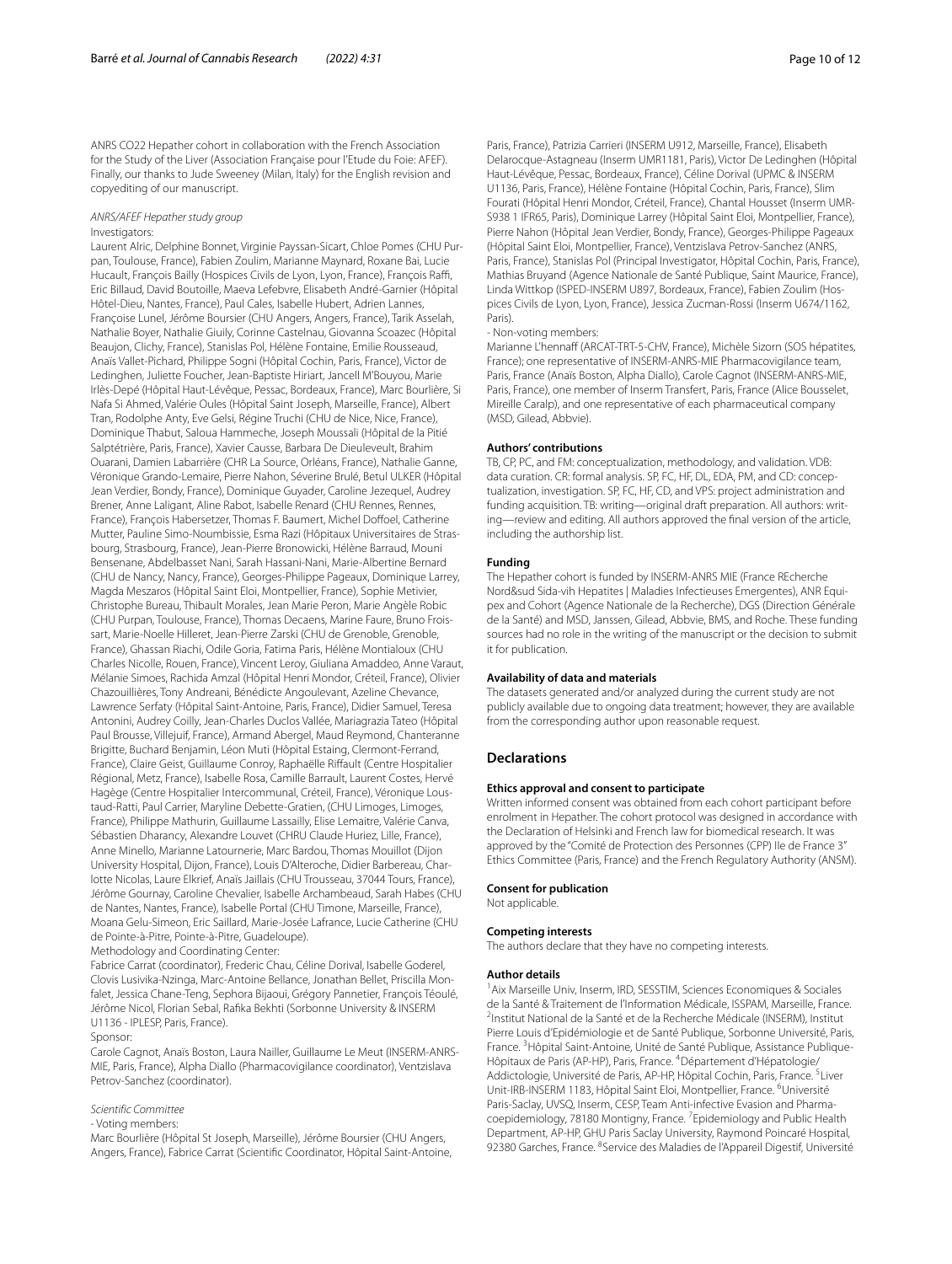Lille 2 and Inserm U795, Lille, France. <sup>9</sup> ANRS|Emerging Infectious Diseases, Department of Clinical Research, Paris, France.

Received: 17 February 2022 Accepted: 19 May 2022

#### **References**

- <span id="page-10-18"></span>Abioye A, Ayodele O, Marinkovic A, Patidar R, Akinwekomi A, Sanyaolu A. Δ9-Tetrahydrocannabivarin (THCV): a commentary on potential thera‑ peutic beneft for the management of obesity and diabetes. J Cannabis Res. 2020;2(1):6.
- <span id="page-10-32"></span>Abraham PA, Kazman JB, Zeno SA, Deuster PA. Obesity and African Americans: physiologic and behavioral pathways. ISRN Obes. 2013;2013:314295.
- <span id="page-10-28"></span>Adejumo AC, Adegbala OM, Adejumo KL, Bukong TN. Reduced incidence and better liver disease outcomes among chronic HCV infected patients who consume cannabis. Can J Gastroenterol Hepatol. 2018;2018:9430953.
- <span id="page-10-31"></span>Agyemang C, Meeks K, Beune E, Owusu-Dabo E, Mockenhaupt FP, Addo J, et al. Obesity and type 2 diabetes in sub-Saharan Africans - is the burden in today's Africa similar to African migrants in Europe? The RODAM study. BMC Med. 2016;14(1):166.
- <span id="page-10-33"></span>Alam I, Ullah N, Alam I, Ali I. The effects and underlying mechanism of interferon therapy on body weight and body composition. Pak J Pharm Sci. 2013;26(6):1251–7.
- <span id="page-10-14"></span>Alayash Z, Nolde M, Meisinger C, Baurecht H, Baumeister SE. Cannabis use and obesity-traits: a Mendelian randomization study. Drug Alcohol Depend. 2021;226:108863.
- <span id="page-10-4"></span>Alshaarawy O, Anthony JC. Are cannabis users less likely to gain weight? Results from a national 3-year prospective study. Int J Epidemiol. 2019;48(5):1695–700.
- <span id="page-10-35"></span>Asselah T, Estrabaud E, Bieche I, Lapalus M, De Muynck S, Vidaud M, et al. Hepatitis C: viral and host factors associated with non-response to pegylated interferon plus ribavirin. Liver Int. 2010;30(9):1259–69.
- <span id="page-10-19"></span>Atalay S, Jarocka-Karpowicz I, Skrzydlewska E. Antioxidative and anti-inflammatory properties of cannabidiol. Antioxidants (Basel). 2019;9(1) [cited 2021 Feb 2]. Available from: [https://www.ncbi.nlm.nih.gov/pmc/articles/](https://www.ncbi.nlm.nih.gov/pmc/articles/PMC7023045/) [PMC7023045/.](https://www.ncbi.nlm.nih.gov/pmc/articles/PMC7023045/)
- <span id="page-10-30"></span>Audrain-McGovern J, Benowitz NL. Cigarette smoking, nicotine, and body weight. Clin Pharmacol Ther. 2011;90(1):164–8.
- <span id="page-10-7"></span>Barré T, Nishimwe ML, Protopopescu C, Marcellin F, Carrat F, Dorival C, et al. Cannabis use is associated with a lower risk of diabetes in chronic hepatitis C-infected patients (ANRS CO22 Hepather cohort). J Viral Hepat. 2020;27(12):1473–83.
- <span id="page-10-15"></span>Barré T, Pol S, Ramier C, Di Beo V, Carrat F, Bureau M, et al. Cannabis use is inversely associated with overweight and obesity in hepatitis B virusinfected patients (ANRS CO22 Hepather Cohort). Cannabis Cannabinoid Res. 2021a. <https://doi.org/10.1089/can.2021.0094>. Epub ahead of print.
- <span id="page-10-27"></span>Barré T, Rojas Rojas T, Lacombe K, Protopopescu C, Poizot-Martin I, Nishimwe M, et al. Cannabis use and reduced risk of elevated fatty liver index in HIV-HCV co-infected patients: a longitudinal analysis (ANRS CO13 HEPAVIH). Expert Rev Anti Infect Ther. 2021b;19(9):1147–56. [https://doi.org/10.1080/](https://doi.org/10.1080/14787210.2021.1884545) [14787210.2021.1884545.](https://doi.org/10.1080/14787210.2021.1884545) Epub 2021 Feb 22.
- <span id="page-10-2"></span>Benhammou JN, Moon AM, Pisegna JR, Su F, Vutien P, Moylan CA, et al. Nonalcoholic fatty liver disease risk factors afect liver-related out‑ comes after direct-acting antiviral treatment for hepatitis C. Dig Dis Sci. 2021;66(7):2394–406.
- <span id="page-10-26"></span>Berk K, Bzdega W, Konstantynowicz-Nowicka K, Charytoniuk T, Zywno H, Chabowski A. Phytocannabinoids-a green approach toward non-alcoholic fatty liver disease treatment. J Clin Med. 2021;10(3):393.
- <span id="page-10-17"></span>Bielawiec P, Harasim-Symbor E, Chabowski A. Phytocannabinoids: useful drugs for the treatment of obesity? Special focus on cannabidiol. Front Endocrinol (Lausanne). 2020;11:114.
- <span id="page-10-20"></span>Bielawiec P, Harasim-Symbor E, Sztolsztener K, Konstantynowicz-Nowicka K, Chabowski A. Attenuation of oxidative stress and infammatory response by chronic cannabidiol administration is associated with improved n-6/n-3 PUFA ratio in the white and red skeletal muscle in a rat model of high-fat diet-induced obesity. Nutrients. 2021;13(5):1603.
- <span id="page-10-34"></span>Bressler BL, Guindi M, Tomlinson G, Heathcote J. High body mass index is an independent risk factor for nonresponse to antiviral treatment in chronic hepatitis C. Hepatology. 2003;38(3):639–44.
- <span id="page-10-1"></span>Cacciola I, Russo G, Filomia R, Pitrone C, Caccamo G, Giandalia A, et al. Over time evaluation of glycaemic control in direct-acting-antiviral treated HCV/diabetic individuals with chronic hepatitis or with cirrhosis. Liver Int. 2021;41(9):2059–67.
- <span id="page-10-10"></span>Carrieri MP, Protopopescu C, Marcellin F, Rosellini S, Wittkop L, Esterle L, et al. Protective effect of coffee consumption on all-cause mortality of French HIV-HCV co-infected patients. J Hepatol. 2017a;67(6):1157–67.
- <span id="page-10-9"></span>Carrieri MP, Protopopescu C, Marcellin F, Wittkop L, Lacombe K, Esterle L, et al. The impact of coffee consumption on fibrosis and steatosis in HIV-HCV co-infected patients. J Hepatol. 2018;68(4):845–7.
- <span id="page-10-23"></span>Cavalheiro EKFF, Costa AB, Salla DH, da Silva MR, Mendes TF, da Silva LE, et al. Cannabis sativa as a treatment for obesity: from anti-inflammatory indirect support to a promising metabolic re-establishment target. Cannabis Cannabinoid Res. 2022;7(2):135–51.
- <span id="page-10-0"></span>Chaudhari R, Fouda S, Sainu A, Pappachan JM. Metabolic complications of hepatitis C virus infection. World J Gastroenterol. 2021;27(13):1267–82.
- <span id="page-10-5"></span>Clark TM, Jones JM, Hall AG, Tabner SA, Kmiec RL. Theoretical explanation for reduced body mass index and obesity rates in cannabis users. Cannabis Cannabinoid Res. 2018;3(1):259–71.
- <span id="page-10-16"></span>Cluny NL, Keenan CM, Reimer RA, Le Foll B, Sharkey KA. Prevention of diet-induced obesity efects on body weight and gut microbiota in mice treated chronically with Δ9-tetrahydrocannabinol. PLoS One. 2015;10(12):e0144270.
- <span id="page-10-6"></span>Costiniuk CT, Mills E, Cooper CL. Evaluation of oral cannabinoid-containing medications for the management of interferon and ribavirin-induced anorexia, nausea and weight loss in patients treated for chronic hepatitis C virus. Can J Gastroenterol. 2008;22(4):376–80.
- <span id="page-10-3"></span>Delgado-Borrego A, Kamegaya Y, Jordan SH, Agrawal S, Valim C, Chung RT. HCV synergizes with body weight in the promotion of insulin resistance. J Viral Hepat. 2011;18(2):135–41.
- <span id="page-10-13"></span>Dunkler D, Plischke M, Leffondré K, Heinze G. Augmented backward elimination: a pragmatic and purposeful way to develop statistical models. PLoS One. 2014;9(11):e113677.
- <span id="page-10-24"></span>Ellulu MS, Patimah I, Khaza'ai H, Rahmat A, Abed Y. Obesity and inflammation: the linking mechanism and the complications. Arch Med Sci. 2017;13(4):851–63.
- <span id="page-10-36"></span>Freeman TP, Craft S, Wilson J, Stylianou S, ElSohly M, Di Forti M, et al. Changes in delta-9-tetrahydrocannabinol (THC) and cannabidiol (CBD) concentrations in cannabis over time: systematic review and meta-analysis. Addiction. 2021;116(5):1000–10.
- <span id="page-10-37"></span>Gandilhon M, Spilka S, Masson C. Les mutations du marché du cannabis en France (transformations of French cannabis market). Paris: OFDT; 2019. Available from: [https://www.ofdt.fr/publications/collections/rapports/](https://www.ofdt.fr/publications/collections/rapports/thema/les-mutations-du-marche-du-cannabis-en-france-thema/) [thema/les-mutations-du-marche-du-cannabis-en-france-thema/](https://www.ofdt.fr/publications/collections/rapports/thema/les-mutations-du-marche-du-cannabis-en-france-thema/).
- <span id="page-10-22"></span>Graczyk M, Lewandowska AA, Dzierżanowski T. The therapeutic potential of cannabis in counteracting oxidative stress and infammation. Molecules. 2021;26(15):4551.
- <span id="page-10-8"></span>Grundy SM, Cleeman JI, Daniels SR, Donato KA, Eckel RH, Franklin BA, et al. Diagnosis and management of the metabolic syndrome: an American Heart Association/National Heart, Lung, and Blood Institute Scientifc Statement. Circulation. 2005;112(17):2735–52.
- <span id="page-10-25"></span>Hashiesh HM, Sharma C, Goyal SN, Sadek B, Jha NK, Kaabi JA, et al. A focused review on CB2 receptor-selective pharmacological properties and therapeutic potential of β-caryophyllene, a dietary cannabinoid. Biomed Pharmacother. 2021;140:111639.
- <span id="page-10-11"></span>Haute Autorité de Santé (French National Authority for Health). Screening tool for early detection and brief intervention (Outil d'aide au repérage précoce et à l'intervention brève). 2014 [cited 2019 Oct 24]. Available from: [https://www.has-sante.fr/jcms/c\\_1795221/fr/outil-d-aide-au-reper](https://www.has-sante.fr/jcms/c_1795221/fr/outil-d-aide-au-reperage-precoce-et-intervention-breve-alcool-cannabis-tabac-chez-l-adulte) [age-precoce-et-intervention-breve-alcool-cannabis-tabac-chez-l-adulte.](https://www.has-sante.fr/jcms/c_1795221/fr/outil-d-aide-au-reperage-precoce-et-intervention-breve-alcool-cannabis-tabac-chez-l-adulte)
- <span id="page-10-21"></span>Henshaw FR, Dewsbury LS, Lim CK, Steiner GZ. The effects of cannabinoids on pro- and anti-infammatory cytokines: a systematic review of in vivo studies. Cannabis Cannabinoid Res. 2021;6(3):177–95.
- <span id="page-10-29"></span>Hindocha C, Freeman TP, Ferris JA, Lynskey MT, Winstock AR. No smoke without tobacco: a global overview of cannabis and tobacco routes of administration and their association with intention to quit. Front Psychiatry. 2016;7 [cited 2020 May 22]. Available from: [https://www.frontiersin.](https://www.frontiersin.org/articles/10.3389/fpsyt.2016.00104/full) [org/articles/10.3389/fpsyt.2016.00104/full.](https://www.frontiersin.org/articles/10.3389/fpsyt.2016.00104/full)
- <span id="page-10-12"></span>Hosmer DW, Lemeshow S. Applied Logistic Regression. 2nd ed. Wiley; 2000 [cited 2019 Oct 8]. Available from: [https://onlinelibrary.wiley.com/doi/](https://onlinelibrary.wiley.com/doi/book/10.1002/0471722146) [book/10.1002/0471722146](https://onlinelibrary.wiley.com/doi/book/10.1002/0471722146).